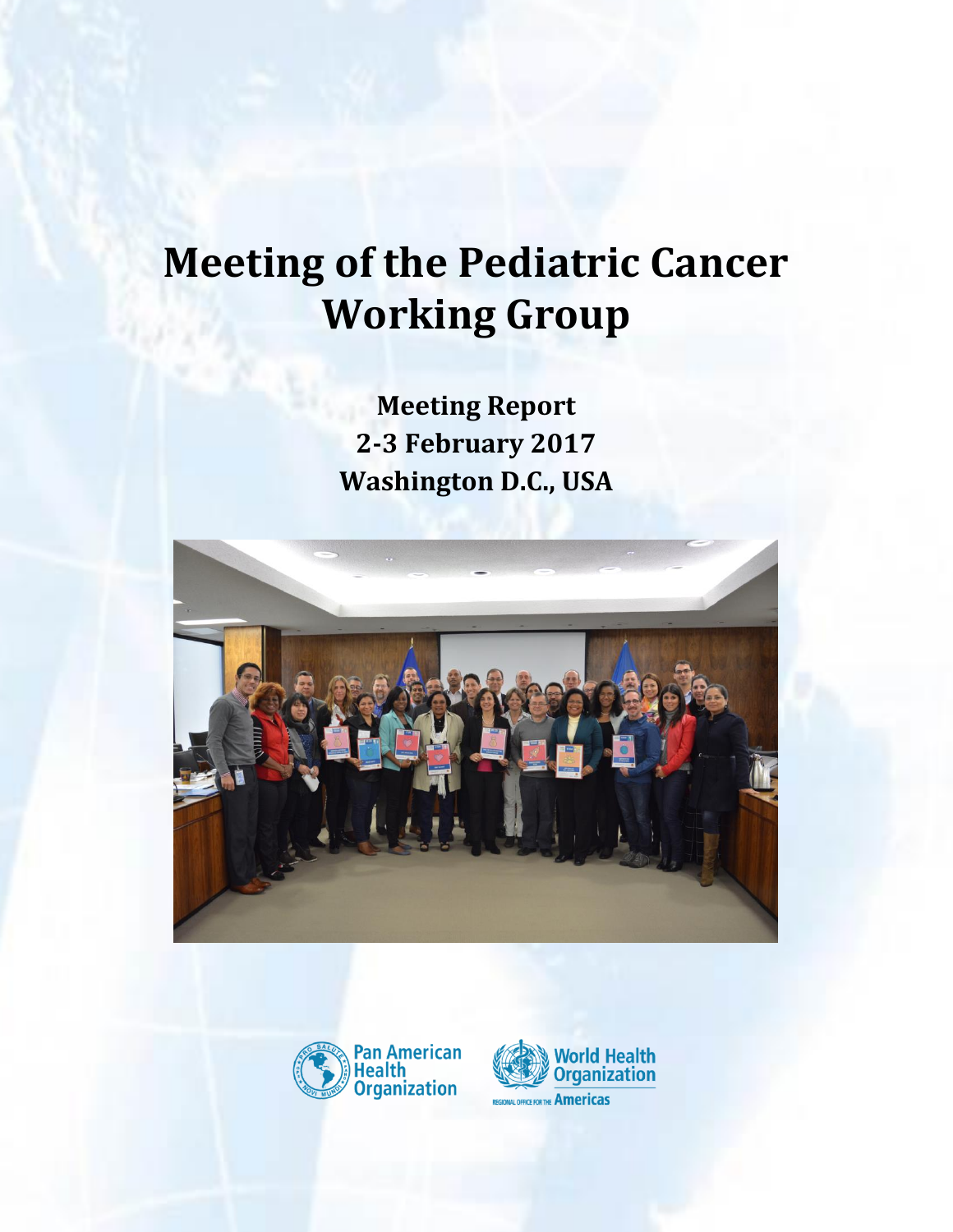Also published in Spanish: Reunión del Grupo de Trabajo de Cáncer Pediátrico Document Number: OPS/NMH/17-004

--------------------------------------------------------------------------------------------------------------------------------------------------------

#### **PAHO HQ Library Cataloguing-in-Publication Data**

Pan American Health Organization

Meeting of the Pediatric Cancer Working Group (Washington, D.C., 2-3 February 2017). Washington, D.C. : PAHO, 2017.

1. Neoplasms – prevention & control. 2. Neoplasms – epidemiology. 3. Medical Oncology – trends. 4. Child Health. 5. Latin America. 6. Caribbean Region. I. Title.

Document Number*:* PAHO/NMH/17-004 (NLM Classification: QZ 2750)

© Pan American Health Organization 2017

All rights reserved. Publications of the Pan American Health Organization are available on the PAHO website [\(www.paho.org\)](http://www.paho.org/). Requests for permission to reproduce or translate PAHO Publications should be addressed to the Communications Department through the PAHO website (www.paho.org/permissions).

Publications of the Pan American Health Organization enjoy copyright protection in accordance with the provisions of Protocol 2 of the Universal Copyright Convention.

The designations employed and the presentation of the material in this publication do not imply the expression of any opinion whatsoever on the part of the Secretariat of the Pan American Health Organization concerning the status of any country, territory, city or area or of its authorities, or concerning the delimitation of its frontiers or boundaries.

The mention of specific companies or of certain manufacturers' products does not imply that they are endorsed or recommended by the Pan American Health Organization in preference to others of a similar nature that are not mentioned. Errors and omissions excepted, the names of proprietary products are distinguished by initial capital letters.

All reasonable precautions have been taken by the Pan American Health Organization to verify the information contained in this publication. However, the published material is being distributed without warranty of any kind, either expressed or implied. The responsibility for the interpretation and use of the material lies with the reader. In no event shall the Pan American Health Organization be liable for damages arising from its use.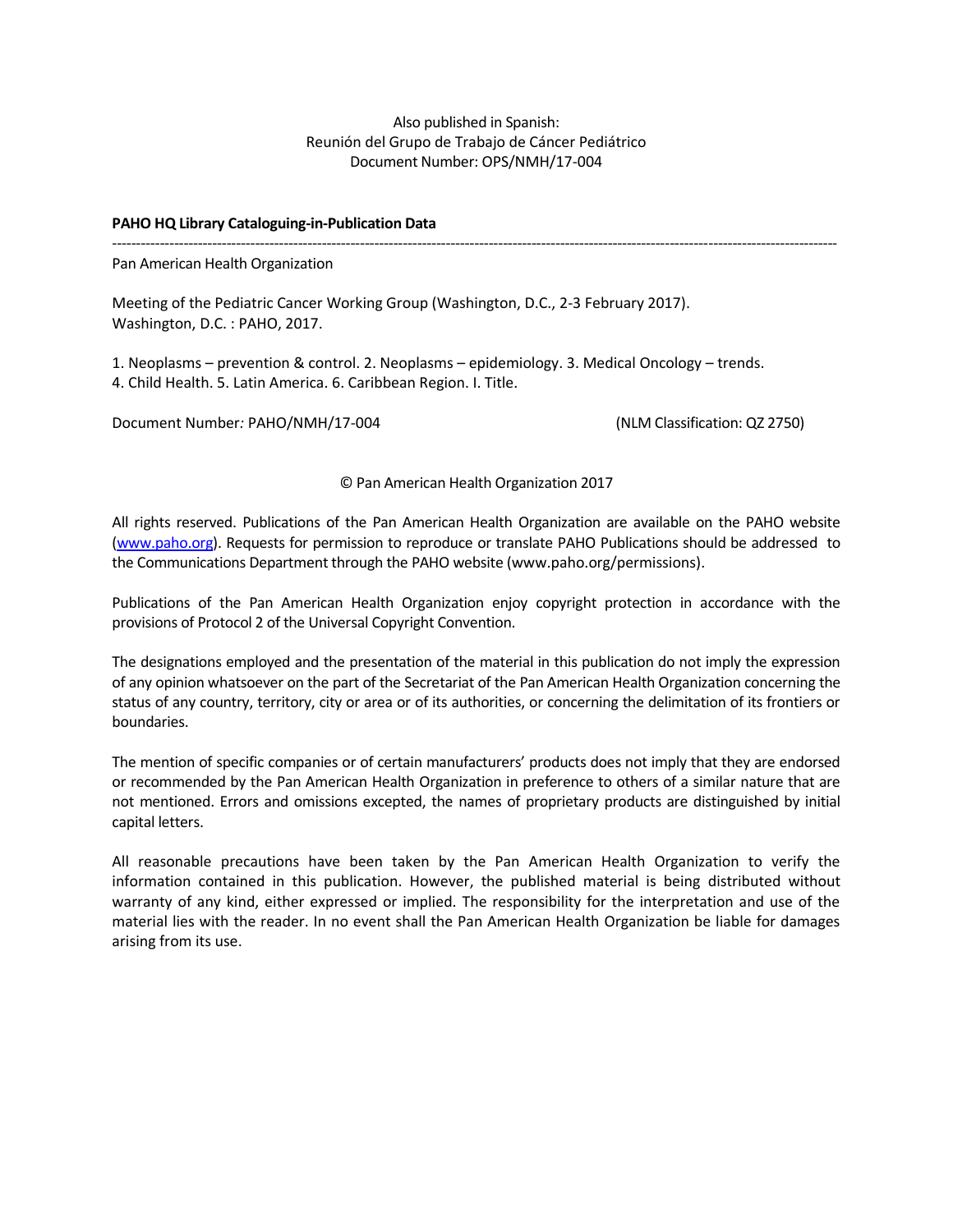## **Contents**

| SESSION 2: COUNTRY EXPERIENCES WITH PEDIATRIC CANCER CARE 11                                 |
|----------------------------------------------------------------------------------------------|
|                                                                                              |
|                                                                                              |
|                                                                                              |
| Personnel training programs for the management of pediatric cancer  14                       |
| Strengths, weaknesses, opportunities, and threats for improving pediatric cancer care        |
|                                                                                              |
| Support required to establish or improve pediatric cancer programs 19                        |
| SickKids-Caribbean Initiative: significant aspects of Phase I and plans for Phase II 19      |
|                                                                                              |
| <b>SESSION 3: IDENTIFYING IMPROVEMENTS NEEDED IN PEDIATRIC CANCER CARE  20</b>               |
|                                                                                              |
| Moderated discussion to identify barriers, challenges, and needs to improve pediatric cancer |
|                                                                                              |
|                                                                                              |
| <b>SESSION 4: STRATEGIES TO IMPROVE PEDIATRIC CANCER CARE IN LAC  23</b>                     |
|                                                                                              |
|                                                                                              |
|                                                                                              |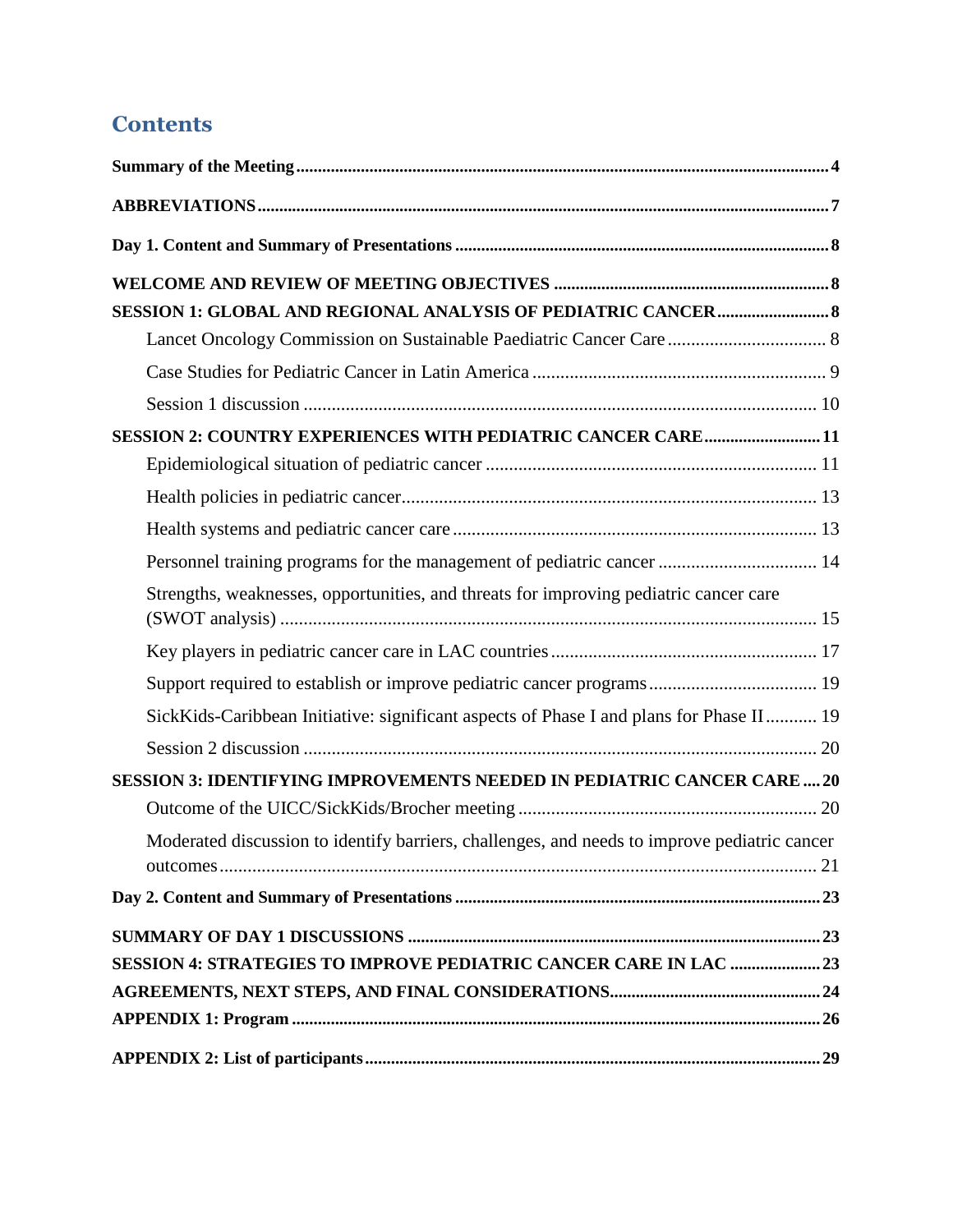## <span id="page-3-0"></span>**Summary of the Meeting**

About 9,000 children die of cancer every year in the Americas, where cancer is the leading cause of death from disease among children under 15. In high-income countries, childhood cancer mortality has been reduced significantly and survival rates are 80% or higher. However, in Latin America and the Caribbean (LAC), pediatric cancer survival rates are significantly lower than in high-income countries, due to the gaps in access to early diagnosis and effective treatment.

In order to close this gap it is essential to foster collaboration among governments, civil society, and academic institutions—including international cooperation and South-South collaboration. This will help LAC countries to develop strategies to improve early diagnosis and treatment of pediatric cancer. Along these lines, the PAHO Pediatric Cancer Working Group is trying to improve access to care for children with cancer and to reduce inequities associated with their prognosis in LAC. The Working Group, formed in 2016 on the heels of a policy dialogue by the Union for International Cancer Control (UICC), gathered the leading pediatric oncologists from public health institutions in LAC, as well as representatives from Canada's Hospital for Sick Children, the University of Chile, the University of the West Indies, and UICC.

To first better understand the situation, barriers, and challenges within health systems to better care for children with cancer, the Working Group is conducting an analysis of childhood cancer care and outcomes in LAC, coordinated by the University of Chile. Through a key informant survey and interviews, information is being collected on governance, financing, delivery of treatment and care, and surveillance of childhood cancer. The analysis will lead to the identification of successful models of childhood cancer care for the Region, and will form the basis upon which feasible and sustainable strategies will be suggested to improve care for children with cancer in the Region.

PAHO organized this first face-to-face meeting of the Working Group in order to discuss that analysis and determine future actions. The meeting included 33 professionals from 22 countries of the Americas, including representatives of Ministries of Health, children's hospitals, academic institutions, and international organizations. The goal was to strengthen the group, identify possible areas of collaboration, and become an element of support for the development and improvement of pediatric cancer programs in LAC.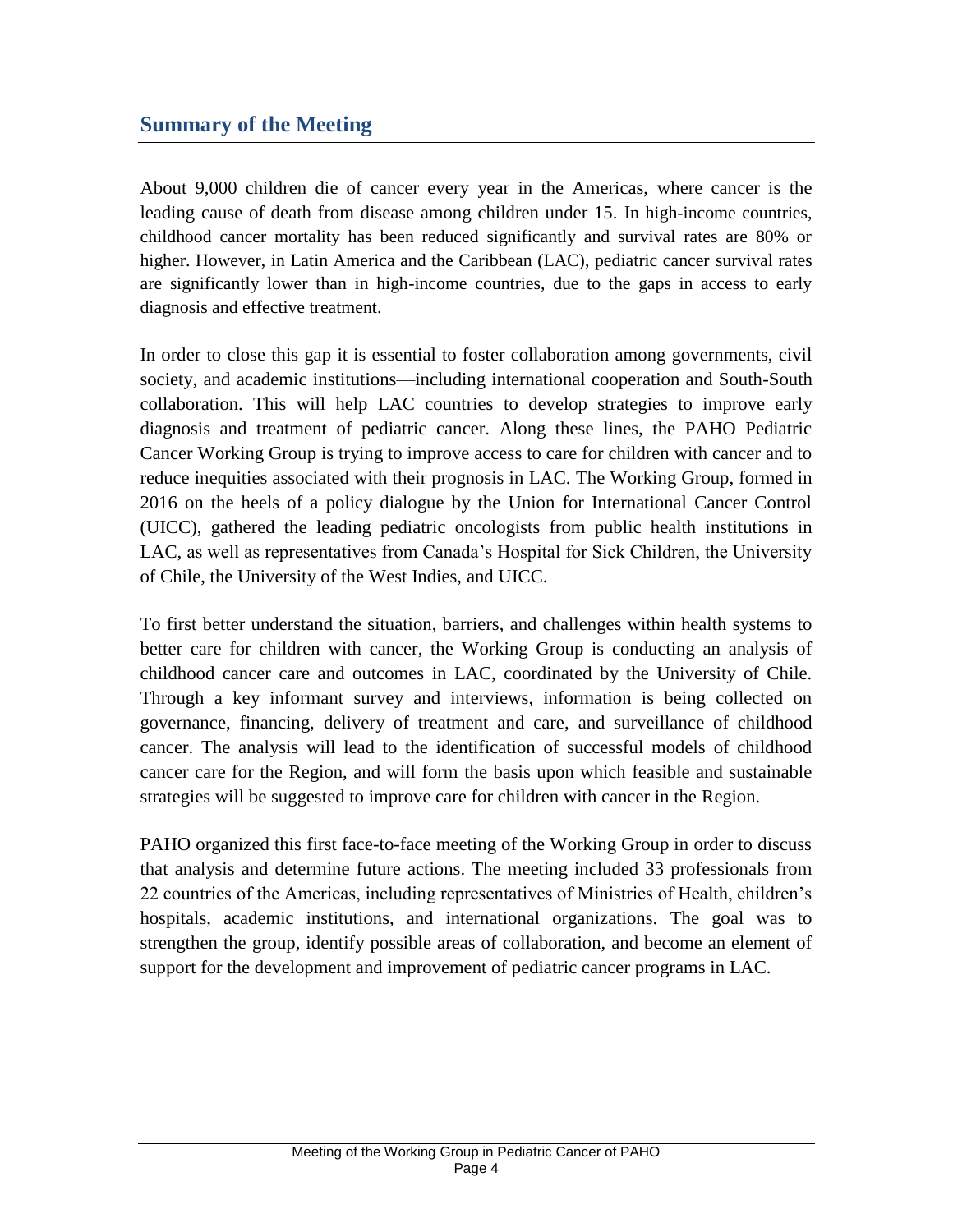#### **Represented Countries:**

- Argentina
- Bahamas
- Barbados
- Brazil
- Chile
- Colombia
- Costa Rica
- Cuba
- Ecuador
- El Salvador
- Guatemala

## **Represented Organizations:**

- Union for International Cancer Control (UICC)
- Pan American Health Organization (PAHO)
- Hospital for Sick Children, Canada
- St. Jude Children's Research Hospital
- National Cancer Institute of the United States

The complete list of participants, as well as the detailed agenda, can be found in the Appendices starting on page 27.

#### **PURPOSE**

The two-day meeting included presentations by experts, academics, and representatives of the Ministries of Health. The participants provided information and held group discussions to:

- discuss information available and needed to complete the regional analysis on pediatric cancer care in LAC;
- identify key elements within the health care system that need strengthening to improve pediatric cancer care in LAC; and
- begin to develop recommendations for countries, and collaborating institutions, on how pediatric cancer care can be improved in LAC.
- Guyana
- Honduras
- Jamaica
- Mexico
- Panama
- Paraguay
- Peru
- Trinidad and Tobago
- Uruguay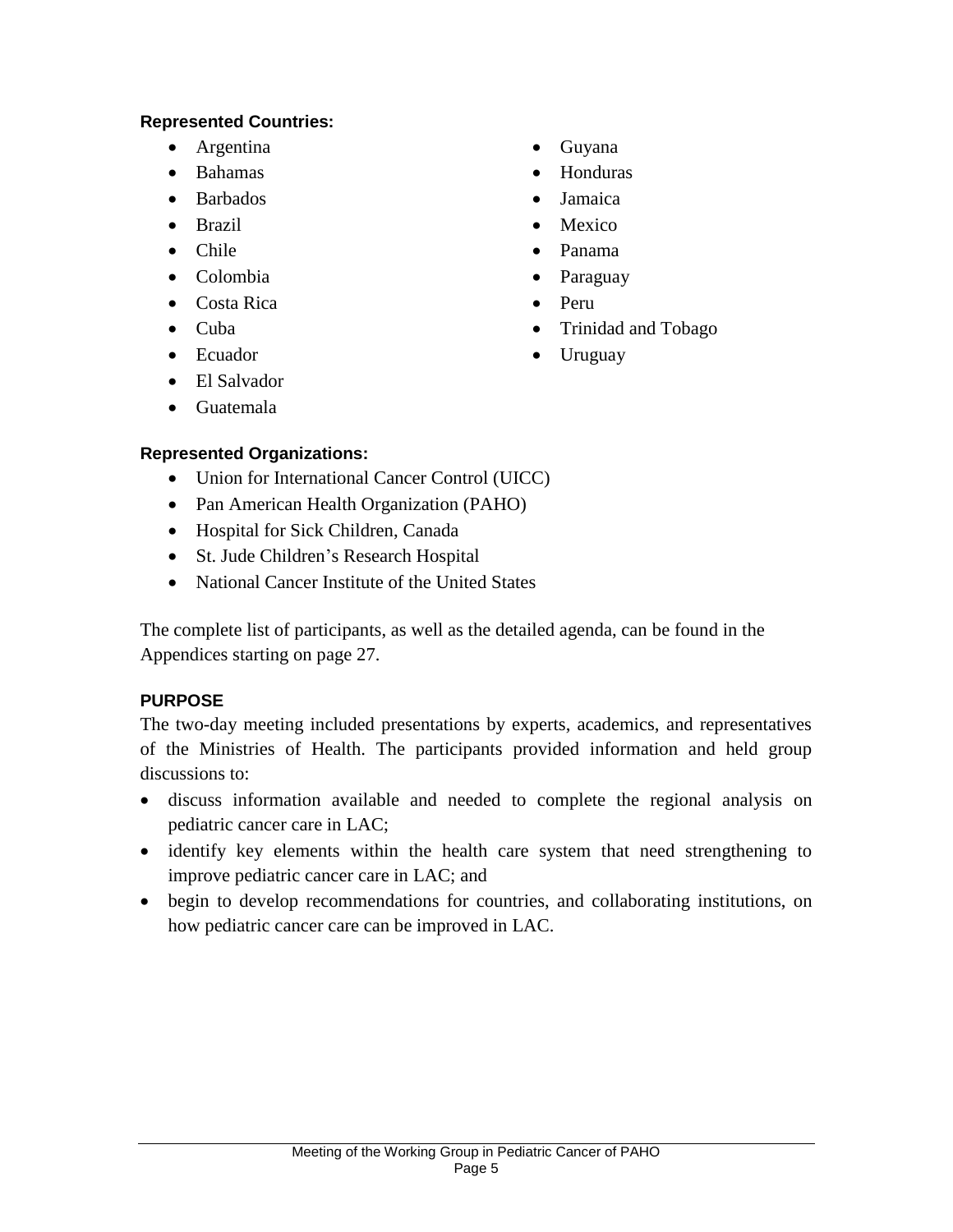#### **RESULTS**

- 1. **Sharing of experiences:** Participants shared information about the pediatric cancer programs in their countries, identified the strengths and weaknesses of their health systems, and also discussed challenges and what is needed to improve outcomes.
- 2. **A deeper understanding of the challenges and opportunities:** Through the group discussions participants identified the specific challenges their countries face in establishing or improving pediatric cancer management programs, as well as factors that help or hinder improvement of services.
- 3. **Establishment of an action plan for the Working Group:** Members of the PAHO Pediatric Cancer Working Group agreed to establish a series of short-, medium-, and long-term priority actions, which are described in detail at the end of this document.
- 4. **Opportunities for collaboration:** The participants identified possible areas of international collaboration and committed to move forward in already existing areas of collaboration in order to improve pediatric cancer programs in LAC, including:
	- a. Completing and publishing a general map of pediatric cancer in Latin America and the Caribbean.
	- b. Supporting the development of evidence-based, standardized clinical protocols and promoting their use, as well as disseminating existing protocols.
	- c. Supporting countries in the development of high quality pediatric cancer registries.
	- d. Undertaking joint advocacy efforts to include pediatric cancer on the noncommunicable disease agenda.
	- e. Publicizing and promoting use of the PAHO Strategic Fund in order to ensure access to high quality pediatric cancer drugs.
- 5. **Consolidation of the group:** The participants established new professional relations with their counterparts in other countries and consolidated the objectives of the Pediatric Cancer Working Group.

This document is a summary of the main issues covered during the group presentations and discussions. It also includes the conclusions and next steps identified during the meeting to establish or improve pediatric cancer programs in Latin America and the Caribbean.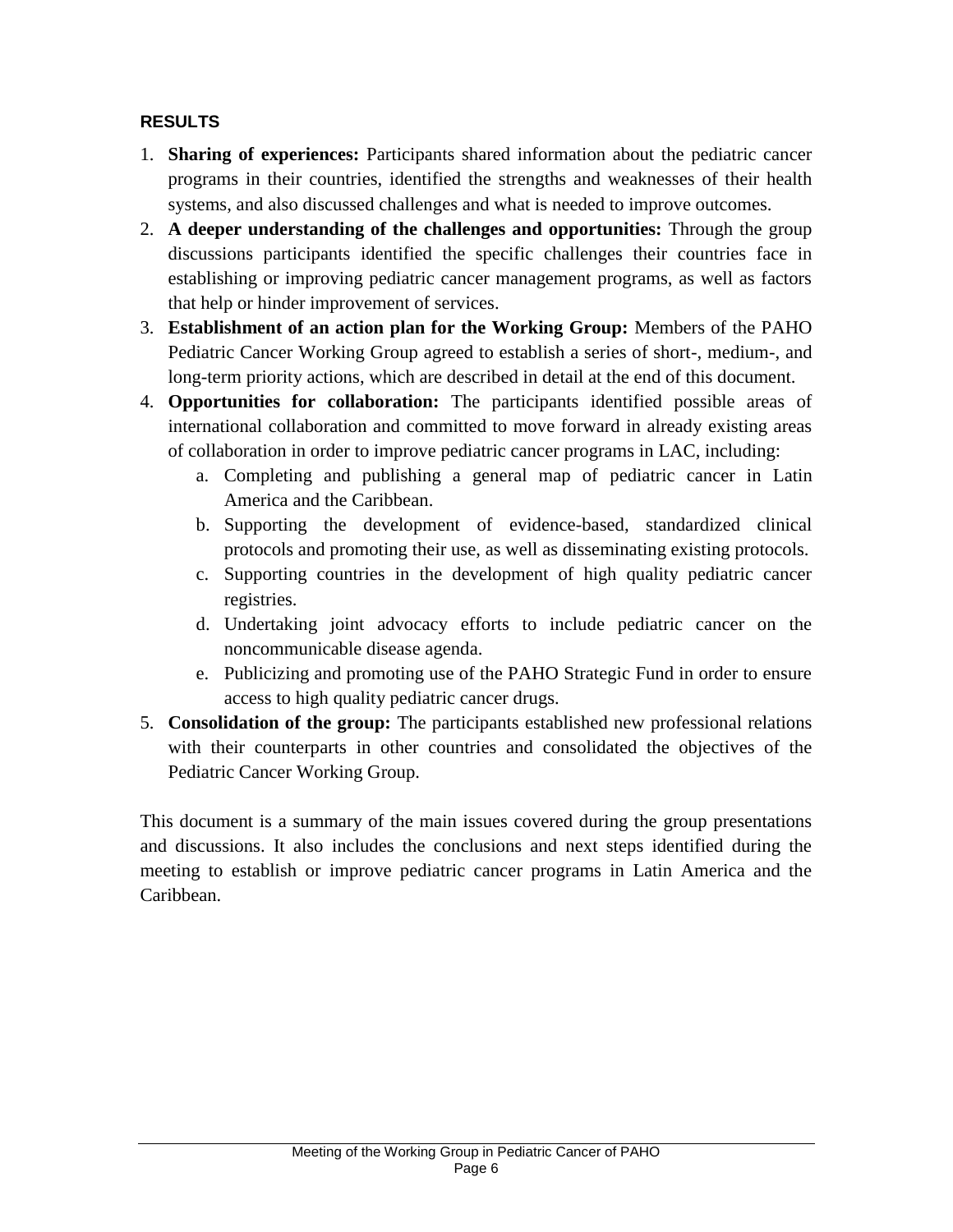## <span id="page-6-0"></span>**ABBREVIATIONS**

**AHOPCA:** Pediatric Hematology Oncology Association of Central America LAC: Latin America and the Caribbean **AYUVI:** "Ayúdame a Vivir" Foundation (Help Me Live) **CCI:** Childhood Cancer International **CONACIA:** National Board for the Prevention and Treatment of Child and Adolescent Cancer (Mexico) **IARC:** International Agency for Research on Cancer **INC:** National Cancer Institute of Argentina **MISPHO:** Monza International School of Pediatric Hematology/Oncology **WHO:** World Health Organization PAHO: Pan American Health Organization PAE: Specific Program of Action for Pediatric Cancer of Mexico **LMIC:** Low and middle income countries **PINDA:** National Antineoplastic Pediatric Drug Program of Chile **ROHA:** Hospital Pediatric Oncology Registry of Argentina **RUCIA:** Single Child and Adolescent Cancer Registry of Mexico **SCI:** SickKids-Caribbean Initiative **SIOP:** International Society of Paediatric Oncology **UNOP:** National Pediatric Oncology Unit of Guatemala **UICC:** Union for International Cancer Control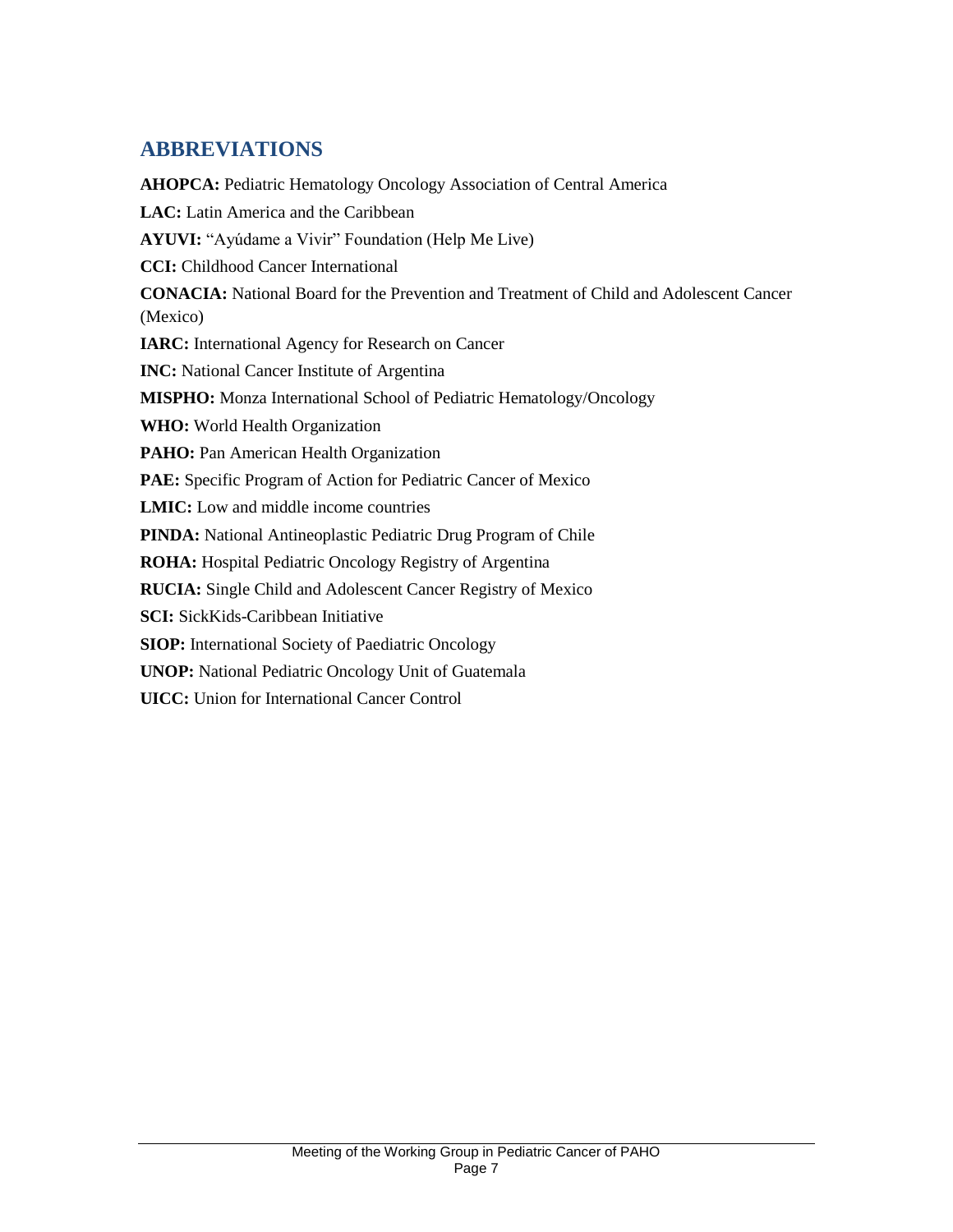# <span id="page-7-0"></span>**Day 1. Content and Summary of Presentations**

## <span id="page-7-1"></span>**WELCOME AND REVIEW OF MEETING OBJECTIVES**

*Silvana Luciani, Advisor for Cancer Prevention and Control, PAHO*

Silvana Luciani, from PAHO's Regional Noncommunicable Diseases Program, opened the meeting by pointing out that this was the first time that a group of pediatric oncologists had ever met at PAHO Headquarters to discuss pediatric cancer, define the problems faced in the Region, and identify potential strategies for addressing them. Ms. Luciani also pointed out that despite improved treatments, there are still major disparities in pediatric cancer mortality in the United States and Canada as compared to LAC. Closing that gap is clearly the ultimate objective of this Pediatric Cancer Working Group, and the discussions revolved around this challenge.

## <span id="page-7-2"></span>**SESSION 1: GLOBAL AND REGIONAL ANALYSIS OF PEDIATRIC CANCER**

During the first session the work and objectives of the Lancet Oncology Commission on Sustainable Paediatric Cancer Care were presented, as well as preliminary results from a study the University of Chile is conducting to map pediatric cancer in the Americas, and to highlight successful models in the Region.

## <span id="page-7-3"></span>**Lancet Oncology Commission on Sustainable Paediatric Cancer Care**

*Sumit Gupta, Oncologist, The Hospital for Sick Children (SickKids)* Sumit Gupta of the Hospital for Sick Children (Toronto) presented the structure, duties, and work plan of the Lancet Oncology Commission on Sustainable Paediatric Cancer Care. The Commission seeks to create an investment environment that favors the treatment of pediatric cancer in low- and middleincome countries (LMIC), based on the model previously used to encourage investment in HIV/AIDS treatment. The group also seeks to establish a set of pediatric cancer goals to be reached by 2030. There are numerous participants on this Lancet Oncology Commission around the world and they are distributed in three working groups. Working Group 1 seeks to determine the current burden of disease for pediatric cancer in LMIC, as well as the projected burden for 2030 if no action is taken to reduce it. Working Group 2 assesses the number of services available for pediatric cancer and the levels of services that are available. Finally, Working Group 3 seeks to determine the cost of pediatric cancer treatment in LMIC—which is still unknown. The idea is to establish goals for 2030 and estimate the benefits (in terms of deaths avoided and economic benefits) that would be realized by achieving these goals. The group also estimates what the cost would be and what path should be followed to achieve these goals. At the time of the meeting, the three groups were compiling the required information, and had planned a meeting for September of 2017 in which they will proceed to establish the goals for 2030, which will later be shared with the World Health Organization (WHO) during the World Health Assembly of May 2018. Dr. Gupta concluded his presentation by pointing out the synergies between the Lancet Oncology Commission and the PAHO Working Group, including the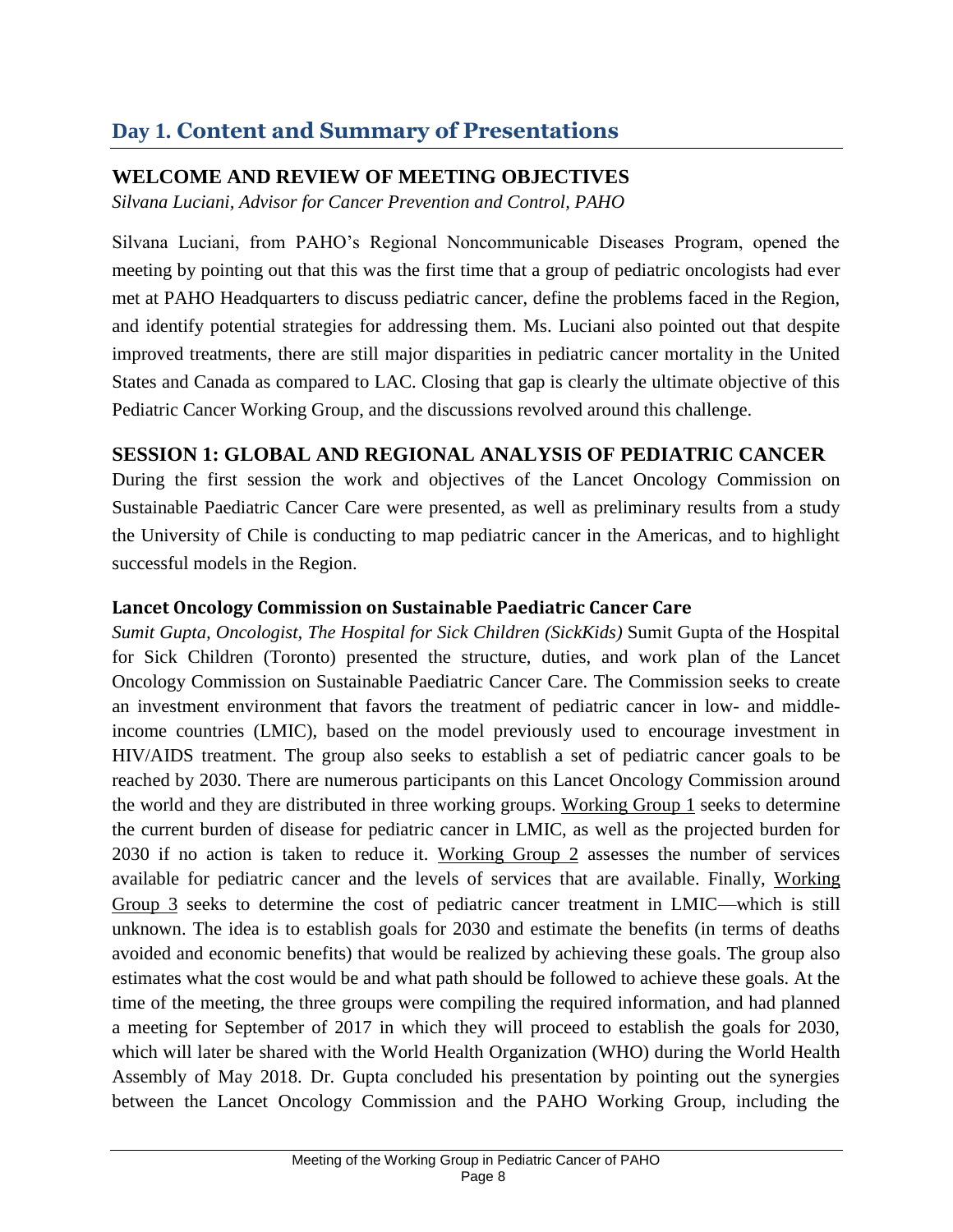willingness of both groups to complete an analysis of policies in order to raise awareness during the 2018 World Health Assembly.

#### <span id="page-8-0"></span>**Case Studies for Pediatric Cancer in Latin America**

*Cristóbal Cuadrado, Professor, University of Chile*

Dr. Cristóbal Cuadrado presented the preliminary results of a study that the University of Chile is conducting on the development and implementation of pediatric cancer national strategies and plans. The study is based on the premise that in developed countries, 80% of pediatric cancer cases get cured, while in the LMIC countries, the cure rate ranges from 10-60%. The study's objectives include:

- **1.** Mapping approaches to pediatric cancer in Latin America in terms of leadership, financing, and governance;
- **2.** Showing successful models in the Region in which pediatric cancer is already adequately integrated into health systems; and
- **3.** Obtaining a commitment from leading regional and global organizations to support the development of cancer registries, and to advocate for national pediatric cancer actions.

The study's methodology includes comparative case studies, and the distribution of surveys among representatives of ministries involved in addressing pediatric cancer, treatment centers, parents' organizations, and foundations in each country of Latin America. Dr. Cuadrado noted how hard it is to identify the people in charge of pediatric cancer at the ministries, since often there is no specific pediatric cancer department, or this activity is managed by different units. It is also difficult to locate the parents' groups, which are often only loosely organized. Despite these challenges, at the time of the meeting 17 ministerial representatives, as well as different treatment centers and parent groups, had been located and contacted.

The study has already compiled and analyzed half of the information. An overview was presented of the preliminary results, including information on various aspects of pediatric cancer, such as: funding, economic barriers, problems of access, referral networks, the existence of protocols and accreditation certificates at health centers, estimating survival rates and treatment dropout rates, access to essential drugs and other medications, human resources, and positive experiences in the Region.

Data collection for the study will be completed in 2017. Preliminary reports will be drafted to help describe various aspects of health system responses, including the challenges and experiences of managing childhood cancer in the Region. Dr. Cuadrado shared the good news that solutions have been put forth in the Region to address the problem of pediatric cancer. In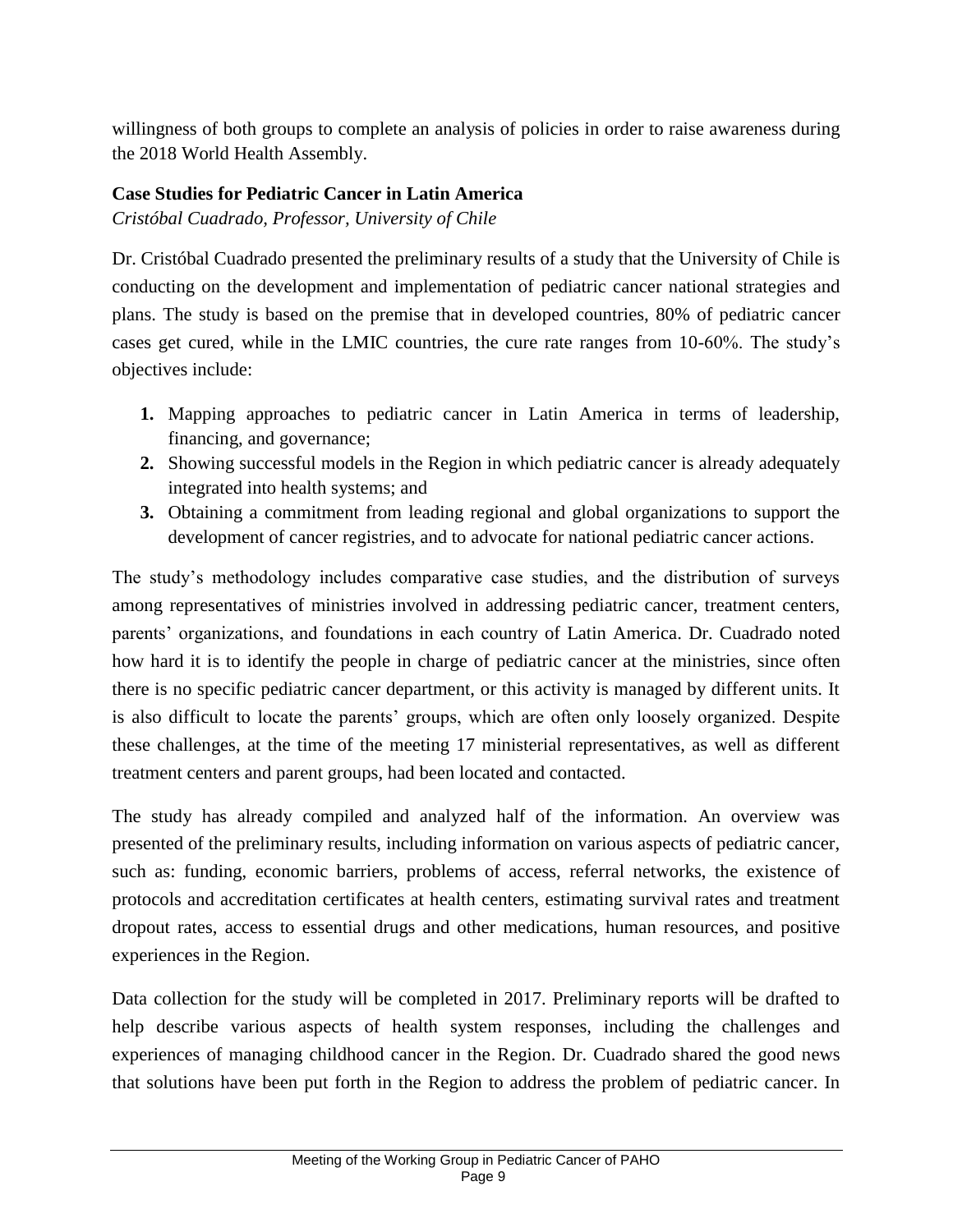order to fine tune the available information, it is important to achieve good communication with groups of parents that use these services.

#### <span id="page-9-0"></span>**Session 1 discussion**

Different aspects of the Session 1 presentations were discussed. First, the representative of Costa Rica spoke about the challenge of handling migrant populations that often escape registry and suffer from high treatment dropout rates. Mention was made of the need in this context to draw a distinction between loss of treatment and monitoring, as well as the importance of capturing dropouts and identifying those who refuse treatment, because the latter are not even considered when discussing dropout rates.

Dr. Curt Bodkyn (Trinidad and Tobago) expressed an interest in replicating Dr. Cuadrado's study, but adapting it to the Caribbean. He said this data must be collected because it can help governments to prioritize.

In response to the presentation by Dr. Sumit Gupta, Dr. Betzabé Butrón from PAHO called upon participants to vary the arguments presented to governments, and include not just economic analyses but also ethical arguments when advocating for efforts to combat childhood diseases. She also said it was essential to include children's opinions in the information compiled, since they are the services' users and can help a lot in their improvement. In response, Dr. Gupta agreed on the need for ethical arguments, but insisted that economic information must still be compiled. Dr. Cuadrado added that governments will always have to prioritize their activities. However, aside from economic arguments, it is important to ensure that governments' decisions are informed by the available evidence. He also said that while it would be good to get input from children, this may be unfeasible because there are some ethical considerations which limit this possibility. Finally, Dr. Cuadrado said that much of the data in his presentation could be applied to any health issue and that regarding pediatric cancer, perhaps efforts should be joined with other child health programs to enhance the chances of success, since there are many commonalities to be explored in the search for solutions.

Another issue discussed was drug availability. Dr. Federico Antillón (Guatemala) described problems in procurement processes, particularly for unregistered drugs. Also, low demand causes prices to go up. Dr. Myriam Campbell pointed out that procuring drugs is a problem faced by single parent families when taking care of children with cancer.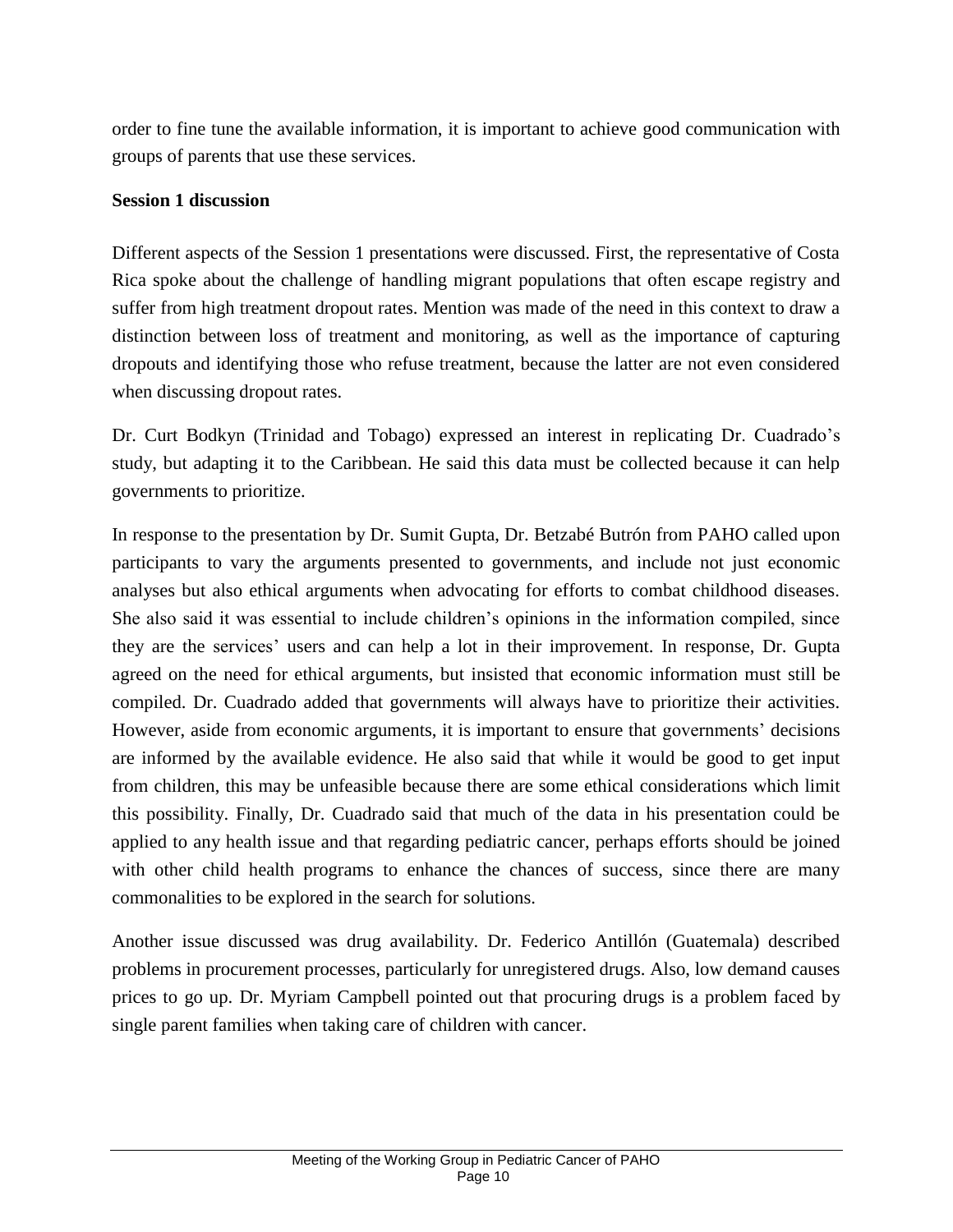## <span id="page-10-0"></span>**SESSION 2: COUNTRY EXPERIENCES WITH PEDIATRIC CANCER CARE**

*Marcelo Scopinaro and Florencia Moreno (Argentina); Myriam Campbell (Chile); Federico Antillón (Guatemala); Armando Peña (Honduras); Cheryl Alexis (Barbados); Caridad Verdecia (Cuba); Jaime Shalkow (Mexico)*

Prior to the meeting, the participants received a series of questions about childhood cancer in their countries that included: the epidemiological situation, policies and health systems, weaknesses and challenges for improving management, key players in pediatric cancer care, and the supports needed to establish a pediatric cancer program in their countries. In this session the representatives of Argentina, Chile, Guatemala, Honduras, Barbados, Cuba, and Mexico presented information from their respective countries.

#### <span id="page-10-1"></span>**Epidemiological situation of pediatric cancer**

**Figure 1** shows incidence and mortality rates for pediatric cancer in LAC based on Globocan 2012 data. Incidence and mortality rates reported by the countries at the meeting largely coincide with those shown in **Figure 1**. The exceptions were Barbados and Mexico, which reported incidence rates higher than those of Globocan. For Barbados, the discrepancy is possibly due to an increase in the number of cases diagnosed, thanks to the registry conducted from 2012-2016 through the Sick Kids-Caribbean Initiative (see presentation below).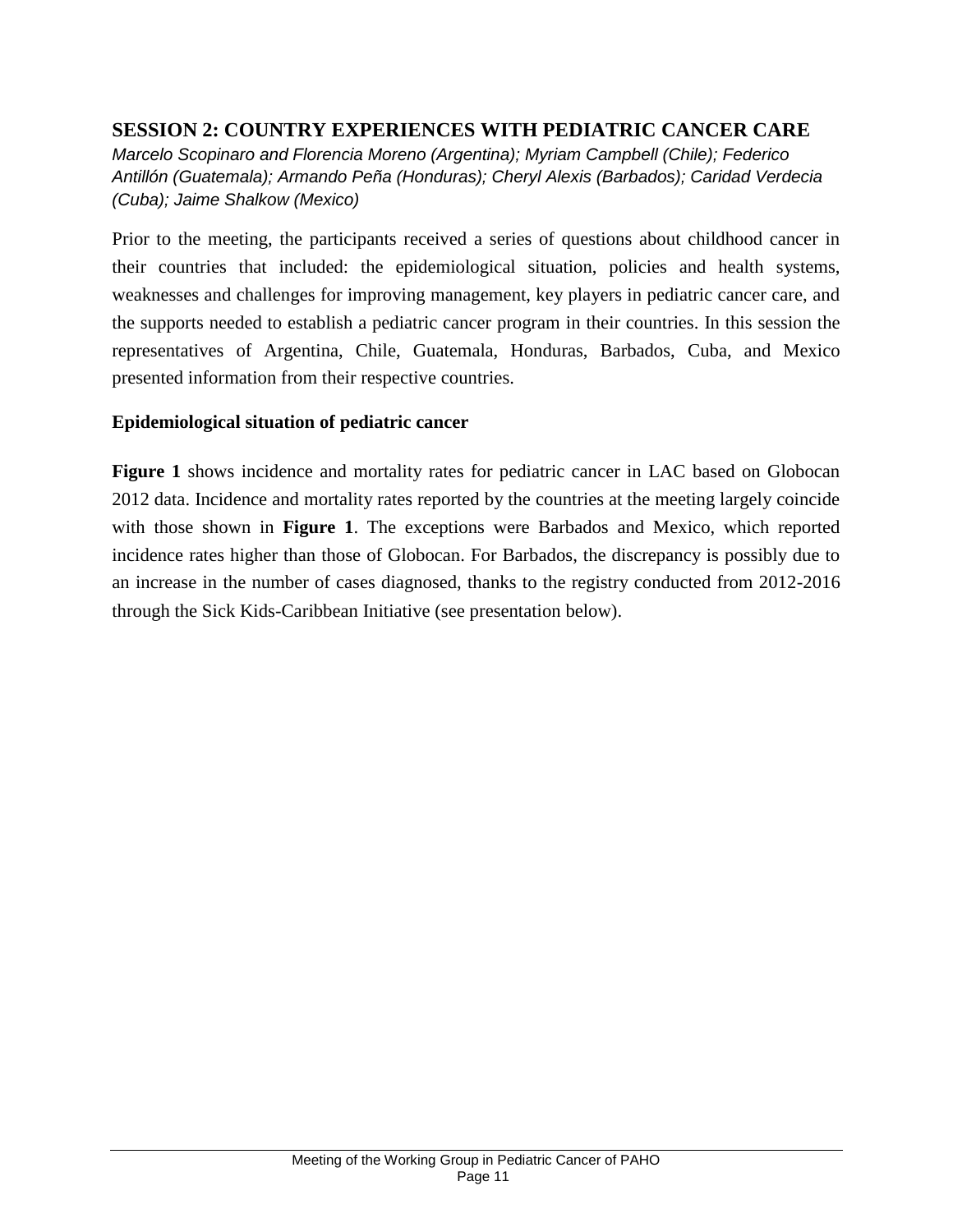

**Figure 1.** Estimate of incidence and mortality of cancer in children under 15 in LAC (**Source:** Globocan, 2012, [http:/globocan.iarc.fr/Default.aspx\)](http://globocan.iarc.fr/Default.aspx).

The most common cancers in children are leukemia, which, to a greater or lesser extent, is predominant in all countries, followed by tumors of the central nervous system and lymphomas. All countries reported an increase in the five-year survival rate for pediatric cancer patients. Specifically the five-year survival rates reported by the representatives of the countries were 61% (Argentina), 79% (Chile), 67% (Guatemala), 61% (Honduras), 69% (Barbados), and 52% (Mexico). Cuba did not provide an overall survival estimate, but indicated that it varies from 20- 50% for central nervous system tumors to 80-90% for Hodgkin's lymphoma. Some countries, such as Argentina and Mexico, reported significant differences in survival rates among their different regions. The general trend is that the likelihood of surviving pediatric cancer is greater in wealthier areas, which is consistent with the differences in diagnostic capacities between rural and urban areas reported by Guatemala. Finally, it should be noted that both Mexico and Honduras reported that a significant number of deaths among child cancer patients (which Mexico estimated at 13%) are caused by infections. This is most likely true in other countries of the Region as well.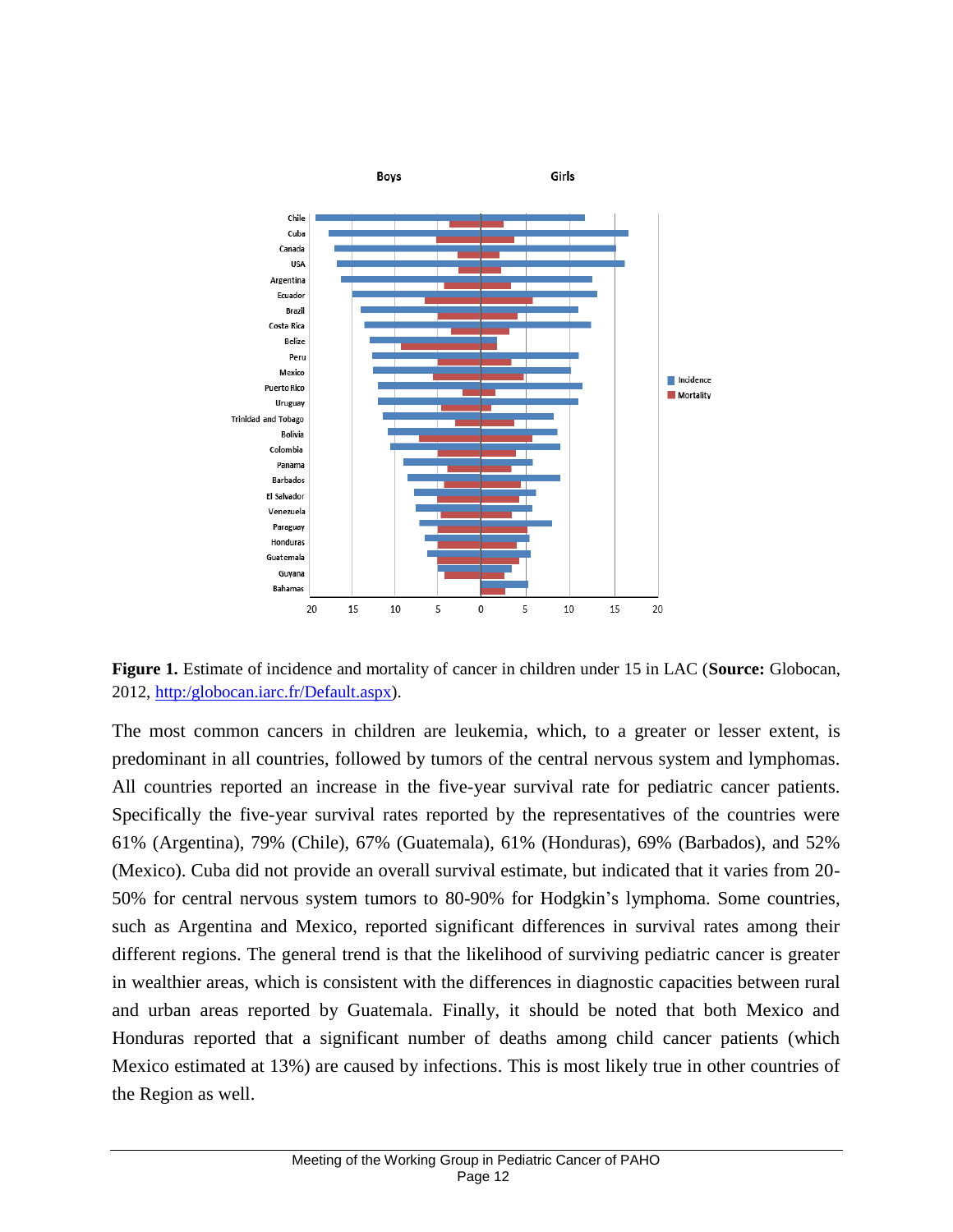As for cancer registries, some countries, such as Argentina, Chile, and Cuba, reported that they have rather complete hospital-based cancer registries. However, the representatives of Honduras (who questioned the reported survival rate) and Mexico reported that their databases were either out of date or incomplete, and should be improved. Mexico reported that, like Barbados, it was starting a Single Child and Adolescent Cancer Registry (RUCIA).

#### <span id="page-12-0"></span>**Health policies in pediatric cancer**

Argentina, Chile, Honduras, Mexico, Barbados, and Cuba reported that they have public universal health systems in which pediatric cancer care is covered and free of charge for 100% of patients. This does not prevent a percentage of patients from seeking private health care, for example in Argentina and Chile (ISAPRES). In these countries pediatric cancer care is funded through the health budget paid by citizens' taxes. In Guatemala cancer care is provided through the National Pediatric Oncology Unit (UNOP) and is free for patients up to 18 years of age. UNOP is funded through the Ministry of Health, which contributes one third of the budget, and the "Ayúdame a Vivir" Foundation ("Help Me Live" – AYUVI), which uses contributions from St. Jude Children's Research Hospital and other international centers to fund the remaining two thirds.

In most LAC countries, pediatric cancer care is covered and free of charge for all patients. Nevertheless, participants described a serious problem of inequity in access to pediatric cancer diagnosis and treatment. This is primarily due to differences in the quality of care offered at different establishments. For example, in Guatemala it is estimated that only 47% of cases are covered, and most of the "missing cases" (defined as the difference between the expected number of cases and the number diagnosed) are in rural areas. Dr. Armando Peña from Honduras said that the San Pedro Sula area had half as many resources as those available in the capital city of Tegucigalpa, for a similar-sized population. Mexico also indicated that both the place of residence and the institution providing pediatric cancer care have a great influence on cancer outcomes. The small island countries of the Caribbean face special challenges in providing access to services for their residents. For them, transportation and lodging can be barriers to access.

#### <span id="page-12-1"></span>**Health systems and pediatric cancer care**

The participants agreed that the quality of pediatric cancer services in their countries has room for improvement. Although there are examples of centers that render high quality service, many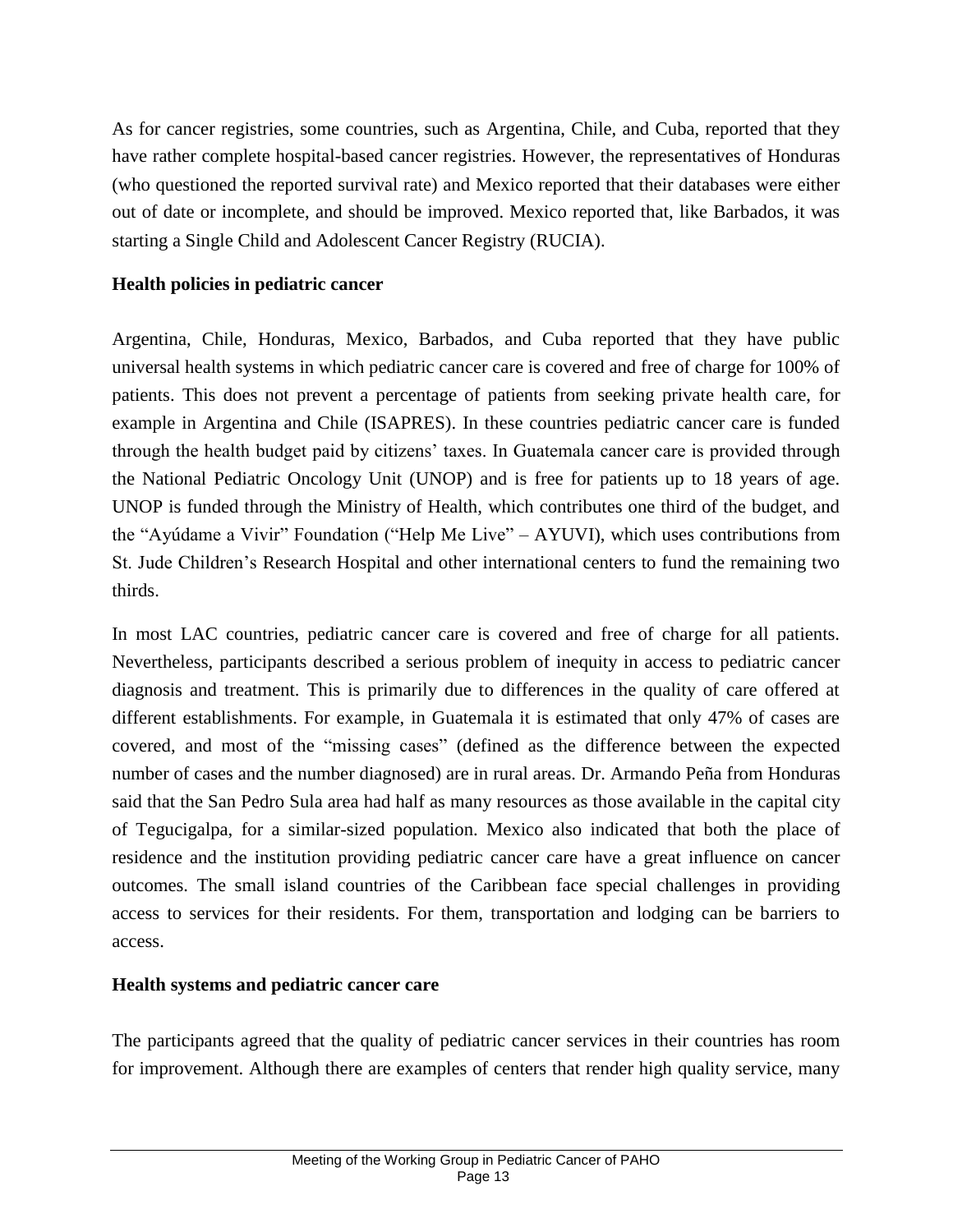others lag far behind. A survey conducted in Mexico<sup>1</sup> showed that these differences in quality correlate with survival rates. Honduras pointed to the problem of frequent use of poor quality generic drugs. This indicates a need to set up an efficient procurement system and to encourage use of the PAHO Strategic Fund.<sup>2</sup> In addition, the cancer registries have a lack of quality.

The capacity of health systems to manage pediatric cancer is not uniform within countries. For example in Honduras, the San Pedro Sula area has half the resources that the capital, Tegucigalpa, has for a similar-sized population. Mexico reported a shortage of beds for adolescents with cancer and that no care is available on holidays. Several countries reported insufficient capacity for palliative care. Human resources are still being developed in Guatemala, Mexico, Honduras, and Barbados, which reported a need for training of primary and secondary care personnel. The Barbados participant indicated that the public sector in the country generally has gaps in diagnostic capacity, pathology and radiology services, referrals, and availability of drugs. The exceptions were Cuba—which reported high quality services distributed throughout the country and good cancer registries—and Chile, which thanks to the National Antineoplastic Pediatric Drug Program (PINDA) is leading the Region in terms of capacity.

Countries also reported that progress has been made to improve the health systems' management of pediatric cancer. Argentina has made significant investments in hospital infrastructure and human resources. In Chile, PINDA has contributed to human resources training, the creation of infrastructure, the incorporation of new technologies, and the continuous upgrading of equipment. In Guatemala, the establishment of UNOP increased the number of beds for both routine care and intensive care units (ICUs), a hospice for terminally ill children was established, and a second pediatric cancer clinic is being constructed. These investments have resulted in a general improvement of pediatric cancer diagnosis in the Region as well as in improved treatment capacity, better distribution of services, a reduction in treatment dropout rates, and increased survival rates.

#### <span id="page-13-0"></span>**Personnel training programs for the management of pediatric cancer**

 $\overline{a}$ 

Some countries reported that they have pediatric cancer training programs. Argentina explained that its National Cancer Institute has fellowships in pediatrics, oncology nursing, and palliative care, while there are training programs at the Garrahan Pediatric Hospital, the University of Buenos Aires, and the Flexer Foundation (which works with families). The Argentine Pediatric

<sup>&</sup>lt;sup>1</sup> Esparza-Aguilar M, et al. Outcome disparities in 11,410 Mexican children with cancer: fundamental knowledge to direct public health policy. Pediatr Blood Cancer. 2015;62:S170.

<sup>&</sup>lt;sup>2</sup> Enlace: [http://www.paho.org/hq/index.php?option=com\\_content&view=article&id=12163%3Apaho-strategic](http://www.paho.org/hq/index.php?option=com_content&view=article&id=12163%3Apaho-strategic-fund&catid=8775%3Aabout&Itemid=452&lang=es)[fund&catid=8775%3Aabout&Itemid=452&lang=es.](http://www.paho.org/hq/index.php?option=com_content&view=article&id=12163%3Apaho-strategic-fund&catid=8775%3Aabout&Itemid=452&lang=es)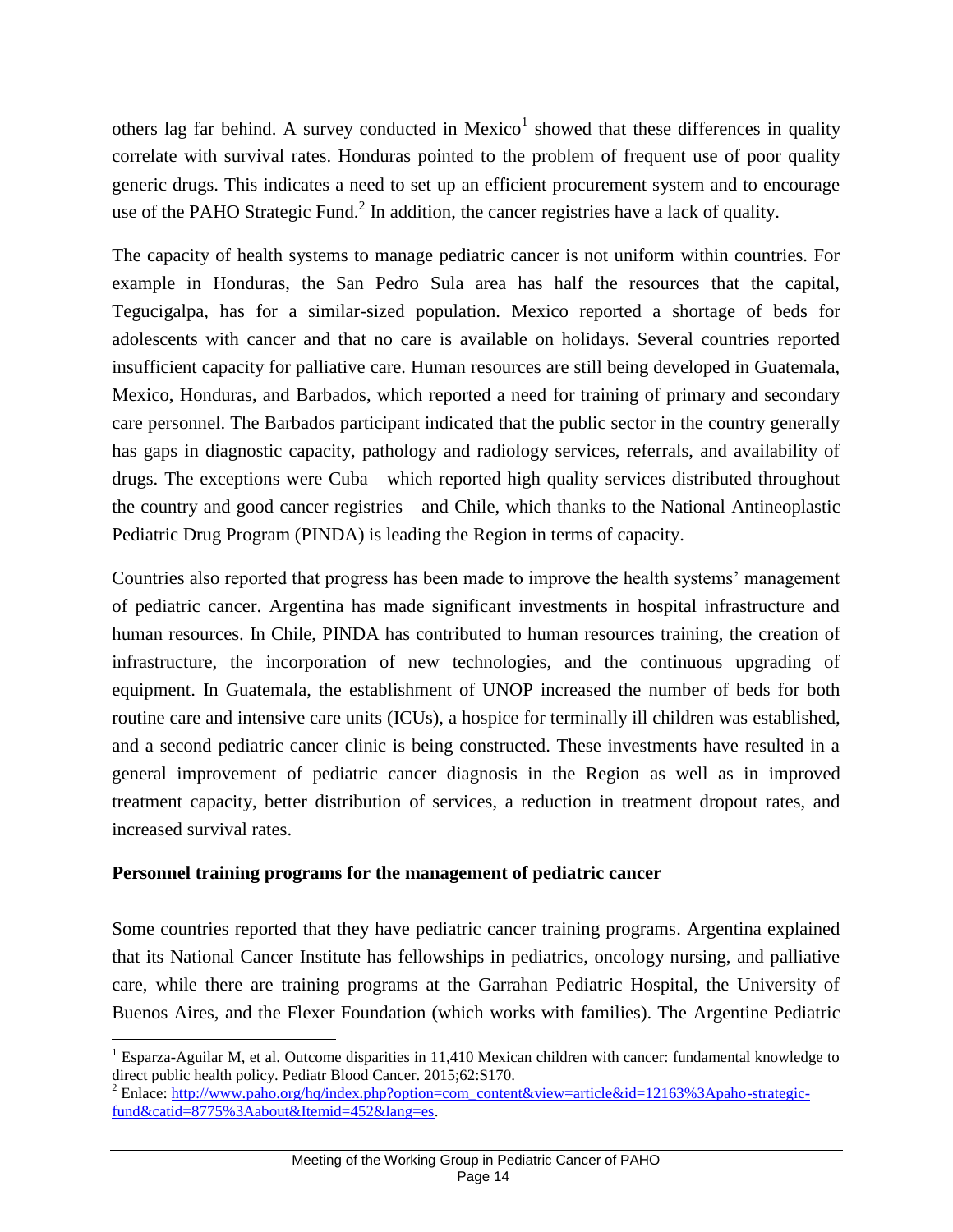Society has a national program and provides its pediatricians with information on cancer. In Chile there are training programs at the country's main universities in pediatric oncologyhematology, in pediatric oncology nursing and nurse training, and in palliative care.

Guatemala has a graduate-level course in pediatric oncology, including training in pediatric intensive care and a degree course in palliative care, all financed by St. Jude Hospital and coordinated by UNOP and the Francisco Marroquín University. In Honduras there are nurse training programs, including a program that helps detect patients with serious infections. The limitation of these programs is that nurses do not have much ability to travel for training, especially when they have families. Barbados has no training programs of its own, and all staff being trained now—hematologists, pediatric oncologists, and nurses—receive their training overseas.

## <span id="page-14-0"></span>**Strengths, weaknesses, opportunities, and threats for improving pediatric cancer care (SWOT analysis)**

The participants were required to include a SWOT analysis in their respective presentations (strengths, weaknesses, opportunities, and threats) for the improvement of pediatric cancer programs. **Figure 2** gives a general summary of the points made by all countries. But in the SWOT analysis some specific issues stood out for each country, which we will summarize in the following paragraphs.

With regard to **strengths**, Argentina mentioned its hospital-based registry (Hospital Pediatric Oncology Registry – ROHA), its interdisciplinary management of pediatric cancer, and the establishment of new control, care, and monitoring centers. Chile pointed out that its childhood cancer program has a system for financial protection and guarantees. This country also has skilled personnel, a series of protocols, quality standards that are proven to be effective, and a good pediatric cancer registry. Guatemala and Honduras reported as a strength their collaboration with the Pediatric Hematology Oncology Association of Central America (AHOPCA), which is in charge of establishing partnerships with hospitals in high-income countries and providing financial support for various activities related to pediatric cancer. Honduras indicated that the EVATH nurse training program was one of its strengths, and Barbados cited the introduction of telemedicine for better pediatric cancer case management<sup>3</sup> as one of its strengths.

 $\overline{a}$ 

<sup>&</sup>lt;sup>3</sup> Adler E, et al. Bridging the distance in the Caribbean: telemedicine as a means to build capacity for care in pediatric cancer and blood disorders. Stud Health Technol Inform. 2015;209:1-8.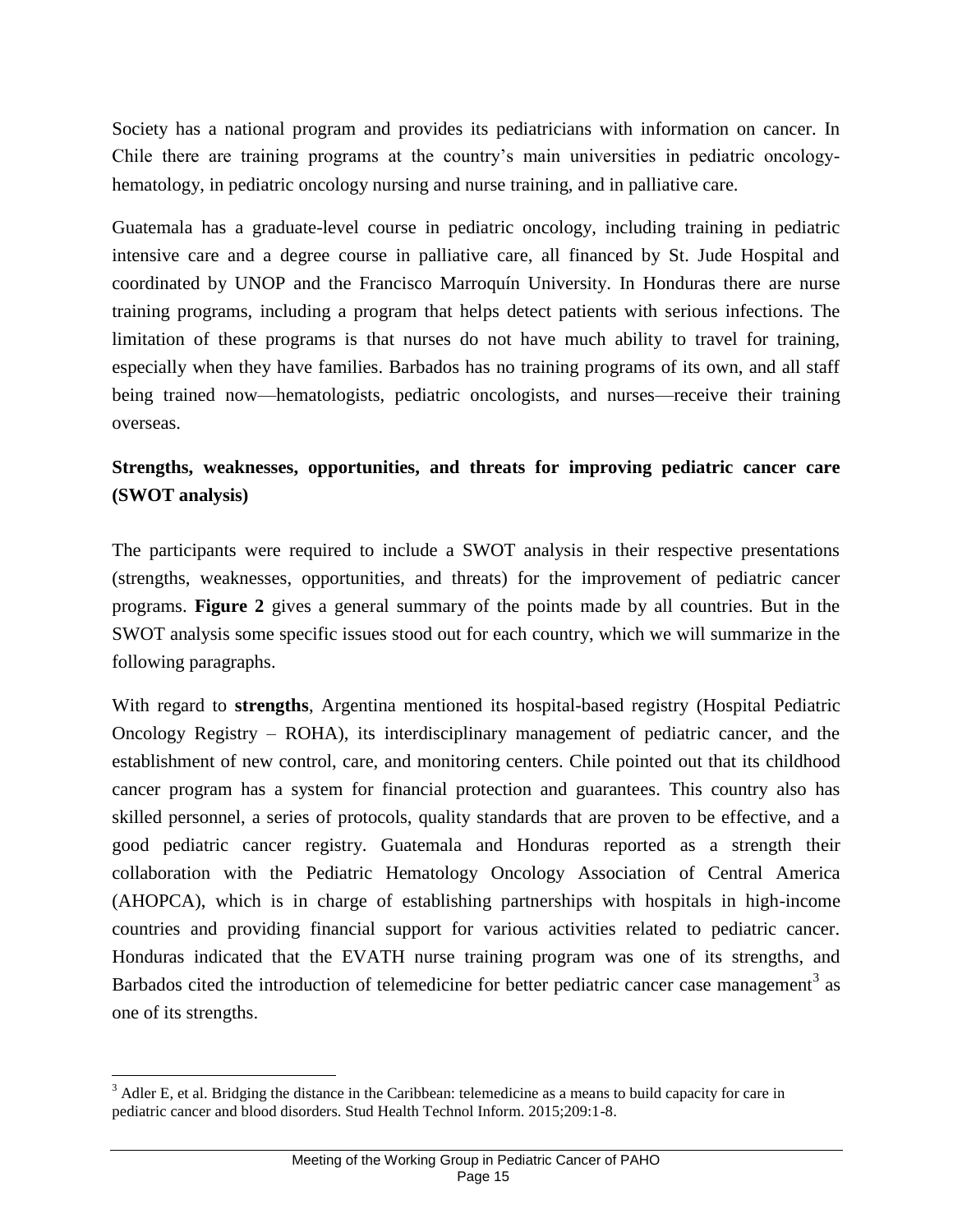## **Strengths**

- **Examples of successful public-private** initiatives and collaboration with external agencies (St. Jude Hospital, Hospital for Sick Children).
- **Strong local leadership in some** countries, such as Argentina (INC), Chile (PINDA), and Guatemala (UNOP).
- **S Complete cancer registries in Argentina,** Chile, Cuba, and Barbados and plans to improve registries in Mexico and Honduras.
- **Successful training programs with** university endorsement.
- **Research.**

## **Opportunities**

- **Improvement of diagnostic capacity** programs and improved local and international fundraising.
- and improved<br>al-fundraising.<br>ing of resea<br>expressed systems so<br>ns can be implemer<br>and mass commu<br>ness about pediatri<br>and international<br>s **Strengthening of research and** surveillance systems so that new interventions can be implemented.
- **Education and mass communication to** raise awareness about pediatric cancer.
- National and international strategic partnerships

#### **Weaknesses**

- **Shortages of specialists, overburdened** health workers, uncompetitive wages, instability, and high turnover rates.
- of resources and incoordination infrastruct<br>
aturation of infrastruc<br>
diagnostic capacity (r<br>
with patient referral sy<br>
with access to high<br>
bados and Honduras). Shortage of resources and inadequate regional coordination infrastructure that results in saturation of infrastructures.
- Lack of diagnostic capacity (pathology services).
- Problems with patient referral systems.
- Problems with access to high quality drugs (Barbados and Honduras).

## **Threats**

- **EX Competition with other health priorities** and general lack of continuity in policies.
- Weak institutions and care networks.
- I lack of contructions and contructions and corrections and corrections and corrections of the contractions of the contraction of the contractions are entitled as a momen makers. Trend toward privatization of medicine and migration of professionals to primary care.
- **Increased costs of diagnostic and** therapeutic methods.
- Lack of awareness among the population and decision-makers.

**Figure 2.** SWOT analysis on improving pediatric cancer program capacities in the countries (**Source:**  Session 2 presentations).

The **weaknesses** among the countries of the Region are much more uniform, and are summarized in **Figure 2**. However, there were some specific weaknesses mentioned by Chile, such as the exclusion of adolescents over age 15 in pediatric cancer programs, the large number of protocols that have not yet been published, and problems with implementing new diagnostic techniques. Honduras and Barbados pointed out inadequate access to quality medications, and Honduras does not yet have a national pediatric cancer program.

As for **opportunities,** in Argentina this includes establishing better coordination between the National Cancer Institute of Argentina (INC), the Ministry of Health, and new local legislation. In Chile it is important to improve the existing program and take advantage of the knowledge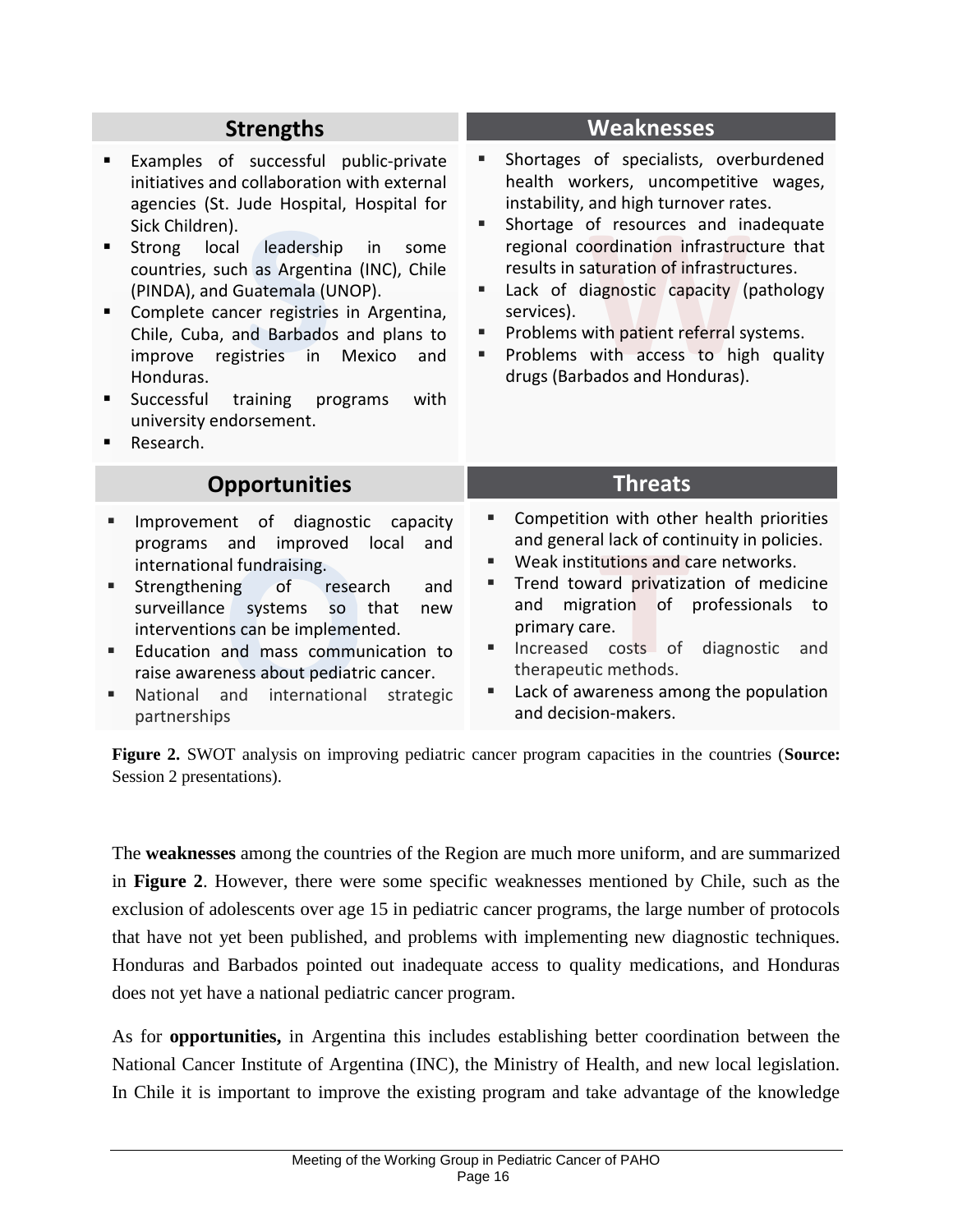gleaned from its successes to help institute new interventions and disseminate the results nationally and internationally. In Honduras and Barbados it is important to improve pediatric cancer facilities and services. And in Mexico it will be key to strengthen strategic partnerships, education, and mass communication.

Among the principal **threats** is the fact that pediatric cancer programs must compete with other health priorities, which may leave them inadequately funded. This threat increases with the growing complexity and cost of diagnostic and therapeutic methods for pediatric cancer. There may also be a lack of continuity in health policies when a new government comes into office. Chile identified as a threat the risk of health personnel moving to the private sector, the fragile nature of the care network's ability to maintain the quality of service, and problems with training specialists, a concern shared by Mexico.

#### <span id="page-16-0"></span>**Key players in pediatric cancer care in LAC countries**

The presenters reported on an array of key actors involved in managing pediatric cancer in their countries, which is summarized in **Table 1.** In general, the actors at the national level include the Ministries of Health, hospitals, cancer institutes, scientific societies, and universities. In Argentina, mention was made of the Garrahan Hospital Network, which has 160 centers, and the INC. The country also receives international support from the Latin American Pediatric Oncology Group (GALOP). In Chile, the National Cancer Commission and its PINDA program follow PAHO/WHO recommendations to facilitate access to pediatric cancer diagnosis and treatment. PINDA receives support from several international partners, such as St. Jude Hospital (which shares knowledge and experience to improve diagnosis and treatment), Vall d'Hebron Institute of Oncology (VHIO), and the Hospital for Sick Children (in charge of training specialists). In Guatemala the AYUVI Foundation and UNOP are the main national partners, but the country also receives outside support from St. Jude Hospital and the Pediatric Hematology Oncology Association of Central America (AHOPCA), the Monza International School of Pediatric Hematology/Oncology (MISPHO), Boston Children's/Dana-Farber, and My Child Matters. Honduras also receives international support from St. Jude Hospital and AHOPCA. Barbados has been receiving support from the SickKids-Caribbean Initiative (SCI) to develop cancer registries. In Mexico, the local actors are the National Board for the Prevention and Treatment of Child and Adolescent Cancer (CONACIA) and the Specific Program of Action for Pediatric Cancer (PAE).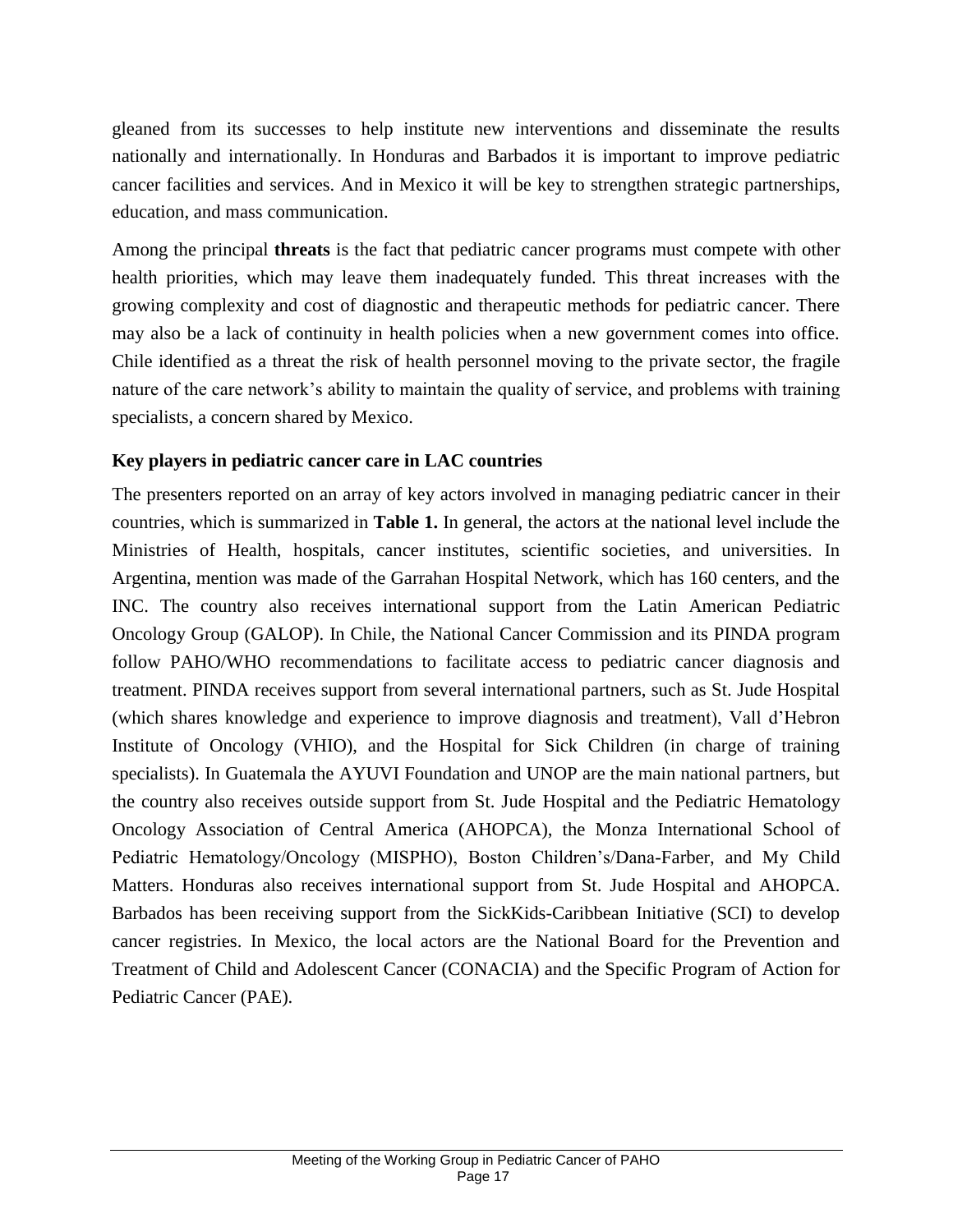**Table 1.** National and international partners for pediatric cancer care in Argentina, Chile, Guatemala, Honduras, Barbados, Cuba, and Mexico (as reported by speakers).

| Country          | <b>Key Actors</b>    |                                          |                                                                     |  |
|------------------|----------------------|------------------------------------------|---------------------------------------------------------------------|--|
| <b>Argentina</b> | <b>National</b>      | National Cancer Institute (INC)-MOH<br>٠ |                                                                     |  |
|                  |                      |                                          | Garrahan Hospital Network                                           |  |
|                  |                      |                                          | Argentine Society of Pediatric Hematology/Oncology (SAHOP)          |  |
|                  |                      |                                          | Argentine Group for Acute Leukemia Treatment (GATLA)                |  |
|                  |                      |                                          | <b>Flexer Foundation and Associates</b>                             |  |
|                  | <b>International</b> | $\bullet$                                | Latin American Pediatric Oncology Group (GALOP)                     |  |
| <b>Chile</b>     | <b>National</b>      | $\bullet$                                | <b>National Cancer Commission</b>                                   |  |
|                  |                      | ٠                                        | National Antineoplastic Pediatric Drug Program (PINDA)              |  |
|                  | <b>International</b> | <b>BFM</b> International Study Group     |                                                                     |  |
|                  |                      | $\bullet$                                | St. Jude and Vall d'Hebron Hospitals and Hospital for Sick Children |  |
| <b>Guatemala</b> | <b>National</b>      | ٠                                        | Cancer survivors and the communities                                |  |
|                  |                      |                                          | "Ayúdame a Vivir" Foundation (AYUVI), National Pediatric            |  |
|                  |                      |                                          | Oncology Unit (UNOP)                                                |  |
|                  |                      |                                          | Francisco Marroquín University                                      |  |
|                  | <b>International</b> | $\bullet$                                | St. Jude Hospital                                                   |  |
|                  |                      |                                          | Pediatric Hematology Oncology Association of Central America        |  |
|                  |                      |                                          | (AHOPCA)                                                            |  |
|                  |                      |                                          | Monza International School of Pediatric Hematology/Oncology         |  |
|                  |                      |                                          | (MISPHO)                                                            |  |
|                  |                      |                                          | My Child Matters                                                    |  |
|                  |                      |                                          | Boston Children's/Dana-Farber                                       |  |
| <b>Honduras</b>  | <b>National</b>      | $\bullet$                                | Multidisciplinary group                                             |  |
|                  |                      |                                          | The state                                                           |  |
|                  |                      |                                          | Community                                                           |  |
|                  |                      |                                          | University                                                          |  |
|                  | <b>International</b> | $\bullet$                                | St. Jude Hospital                                                   |  |
|                  |                      |                                          | <b>AHOPCA</b>                                                       |  |
| <b>Barbados</b>  | <b>National</b>      |                                          | Ministry of Health                                                  |  |
|                  |                      | ٠                                        | Charitable organizations                                            |  |
|                  | <b>International</b> | $\bullet$                                | SickKids-Caribbean Initiative (SCI)                                 |  |
| Cuba             | <b>National</b>      | $\bullet$                                | Government and Ministry of Health                                   |  |
|                  | <b>International</b> | $\bullet$                                | None mentioned                                                      |  |
| <b>Mexico</b>    | <b>National</b>      | $\bullet$                                | National Board for the Prevention and Treatment of Child and        |  |
|                  |                      |                                          | Adolescent Cancer (CONACIA)                                         |  |
|                  |                      |                                          | Specific Program of Action for Pediatric Cancer (PAE)               |  |
|                  | <b>International</b> |                                          | None mentioned                                                      |  |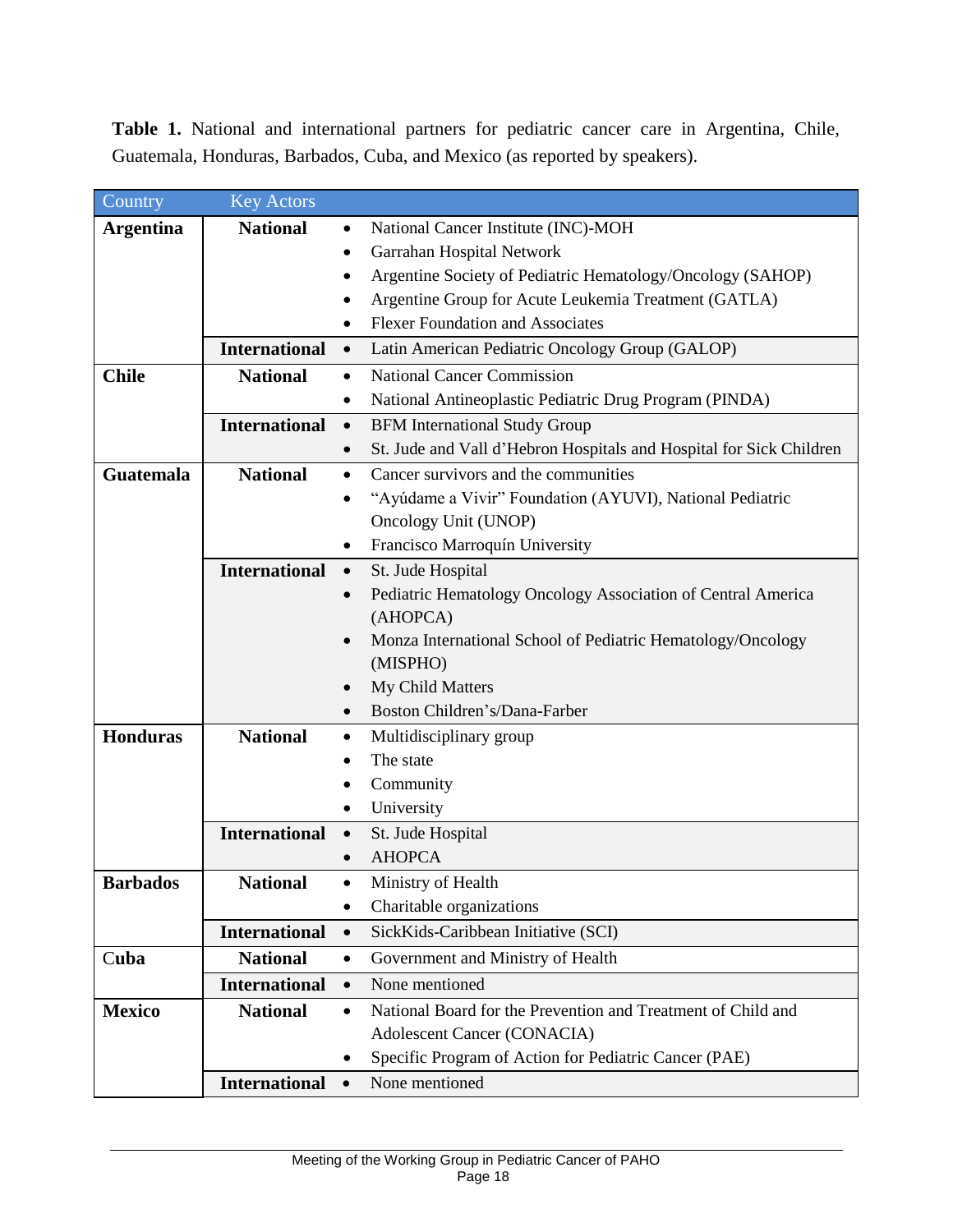#### <span id="page-18-0"></span>**Support required to establish or improve pediatric cancer programs**

The country representatives indicated what support was needed to improve their pediatric cancer programs. These needs are generally related to funding or training of personnel, but some unique needs were mentioned for certain countries. Argentina indicated a need to establish a national data center, increase human resources, improve program monitoring, and create a passport for survivors. Chile pointed to the need for training and continuing professional education for its professionals. This country also needs support to create a pediatric biobank, conduct collaborative research studies, establish a bone marrow donor registry, and create a child cancer registry. Guatemala said that it needs to increase its financial resources. Honduras particularly wants support from international organizations to ensure access to oncology drugs at affordable prices, and to create a palliative care unit. Barbados also requested support for the procurement of drugs as well as regional advocacy.

## <span id="page-18-1"></span>**SickKids-Caribbean Initiative: significant aspects of Phase I and plans for Phase II** *Corrine Sinquee-Brown, Ministry of Health, Bahamas*

The SickKids-Caribbean Initiative (SCI) is a good example of international collaboration to establish pediatric cancer programs. Dr. Sinquee-Brown presented the most significant aspects of this collaboration between the SickKids Centre for Global Health and the University of the West Indies in which six countries participate: Bahamas, Barbados, Jamaica, Saint Lucia, Saint Vincent and the Grenadines, and Trinidad and Tobago. SCI tries to improve the prognosis of children with cancer or blood disease in the Caribbean. To this end, it promotes the use of data on best practices in patient management and also for evidence-based decision-making. In addition, SCI works to increase the availability of and access to diagnostic services and greater academic visibility through research and publications. SCI helps train people in primary care, helping them to improve management of patients with cancer and blood disease. It also works to develop databases and establish channels of communication among the different local actors.

Thanks to SCI, some guidance documents adapted to the Caribbean have been prepared, hundreds of health workers have been trained, and numerous diagnostic tests and medical visits have been conducted, resulting in a database of more than 400 patients. During **Phase I**, SCI has established partnerships with Ministries of Health, hospitals, and other stakeholders; a regional team-based approach has been used; and data management has been strengthened. The challenges this initiative faces are: implementing a monitoring and evaluation plan, extending funding, establishing responsibilities, selecting the appropriate indicators, and developing a sustainability plan. Dr. Sinquee-Brown explained the activities to be carried out in **Phase II**, including more use of telemedicine, transferring responsibilities to the Caribbean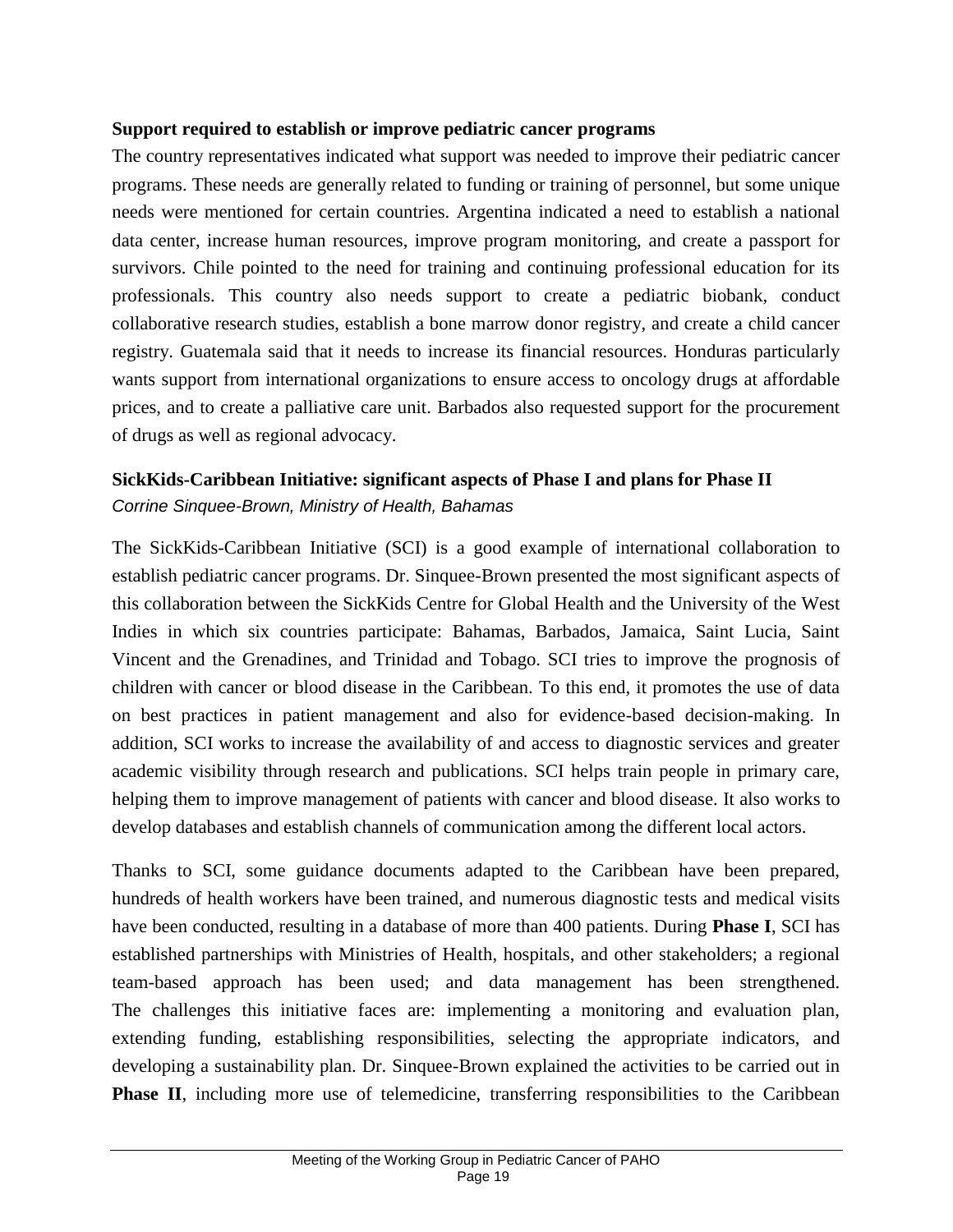teams, investing in the capacity to develop databases, creating academic degree programs, and launching advocacy groups. Dr. Sinquee-Brown shared the thought that countries with such small populations as those of the Caribbean islands need to band together so they can be heard in international forums, and should join efforts in the areas of research, staff training, drug procurement, and setting standards for best practices. In conclusion, SCI has established partnerships with prestigious international organizations, has leveraged fundraising, and the six countries participating in the Initiative have clearly benefited from it. It will be important for this organization to remain active in the near future.

#### <span id="page-19-0"></span>**Session 2 discussion**

A key observation after the session on country experiences was that countries faced many of the same challenges and opportunities. For this reason, Dr. Sumit Gupta pointed out the need for joint advocacy to address these challenges.

Questions were also asked about the situation of undocumented immigrants. The representatives of Chile and Costa Rica stated that all children receive care in the public health system and that there is a legal obligation to provide this care. In Costa Rica, if the child's family has the means to do so, they generally pay for services. Chile was asked whether survival rates were the same for patients at private and public health facilities. According to Dr. Myriam Campbell, the data included in the cancer registry show that survival rates are similar in both public and private clinics and both private and public clinics use the PINDA protocols.

## <span id="page-19-1"></span>**SESSION 3: IDENTIFYING IMPROVEMENTS NEEDED IN PEDIATRIC CANCER CARE**

After the first two sessions, the Working Group made an effort to identify the priority requirements to improve the situation of pediatric cancer in LAC.

#### <span id="page-19-2"></span>**Outcome of the UICC/SickKids/Brocher meeting**

*Avram Denburg, Pediatric Oncologist, Hospital for Sick Children*

Dr. Avram Denburg presented a summary of the meeting held in 2015 between the Brocher Foundation, the UICC, and Hospital for Sick Children (SickKids). In that meeting there was a discussion about coordinating the various stakeholders for developing pediatric cancer programs in Latin America. There was an effort to link evidence with policymaking. Another objective of the discussion was to empower the different stakeholders to make effective changes in policy.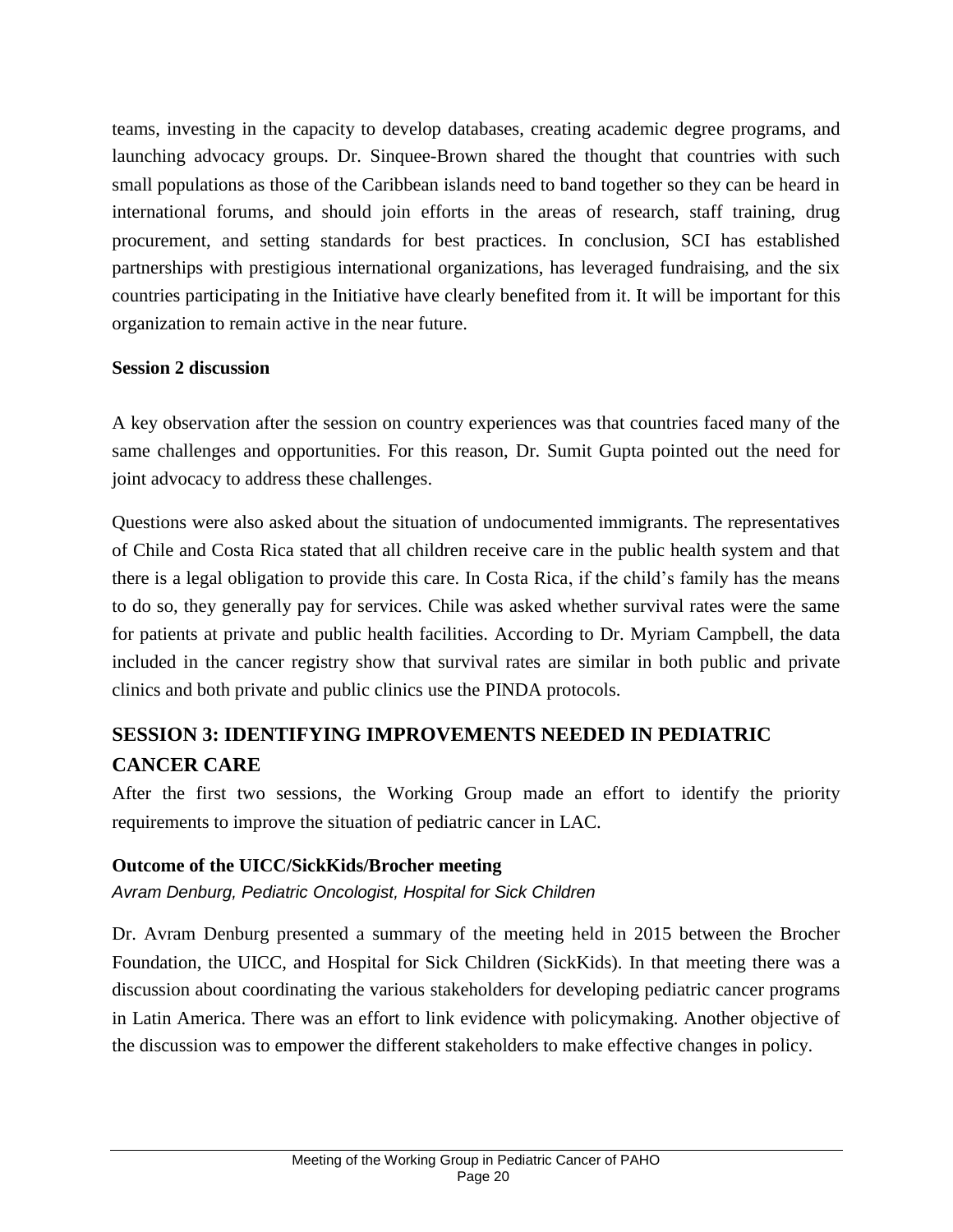The group identified several problems related to pediatric cancer in the Americas. First, although the burden of pediatric cancer is considerable, it is measured inconsistently. Second, there are regional differences in access, which result in differences in prognosis. Third, systems need to have better coordination between practices and policies. And finally, politicians are not paying enough attention.

The group came up with three possible solutions to address these issues. First, they suggested that a Region-wide working group be created to clearly identify the challenges and their potential solutions, to afford opportunities for supranational collaboration, and to establish priorities and plans of action. Second, guidelines should be established for health systems, with knowledge centers and opportunities for stakeholders to participate in policymaking. Third, a good monitoring and evaluation system should be implemented, including high quality cancer registries and indicators through which all the countries could be evaluated and compared.

At the 2015 meeting examples of solutions that could be applied to the different problems were discussed. For example, for the problem of procurement and access to drugs, the **Regional Working Group** could offer a regional approach to negotiate prices and procure and distribute drugs. Next, the **health systems guidelines** would help institute processes similar to those of PAHO for national drug procurement and distribution. Finally, **monitoring and evaluation** would help strengthen the cancer registries. Examples of solutions to this problem would include the WHO List of Essential Medicines and PAHO's Strategic Fund.

Several activities were deemed to be priorities, such as advocacy, generating data and evidence, stakeholder involvement, and creating the Regional group. The latter was to have the following characteristics: a clear purpose, well-defined foundational values, strong governance, and a focus on Region-wide activities. The Regional Working Group would include different elements and activities to ensure that all participants are moving in the same direction toward development of pediatric cancer programs. Dr. Denburg laid out the next steps for this PAHO working group: identify barriers, challenges, and needs for improving pediatric cancer programs.

## <span id="page-20-0"></span>**Moderated discussion to identify barriers, challenges, and needs to improve pediatric cancer outcomes**

*Tom Gross, Deputy Director of Science, National Cancer Institute, U.S.* 

Once the situation of pediatric cancer programs in LAC was described, Dr. Tom Gross of NCI moderated a discussion on possible strategies to follow to overcome the current weaknesses in pediatric cancer management. During this discussion, the countries that did not have the opportunity to make presentations during Session 2 were able to share the shortcomings of their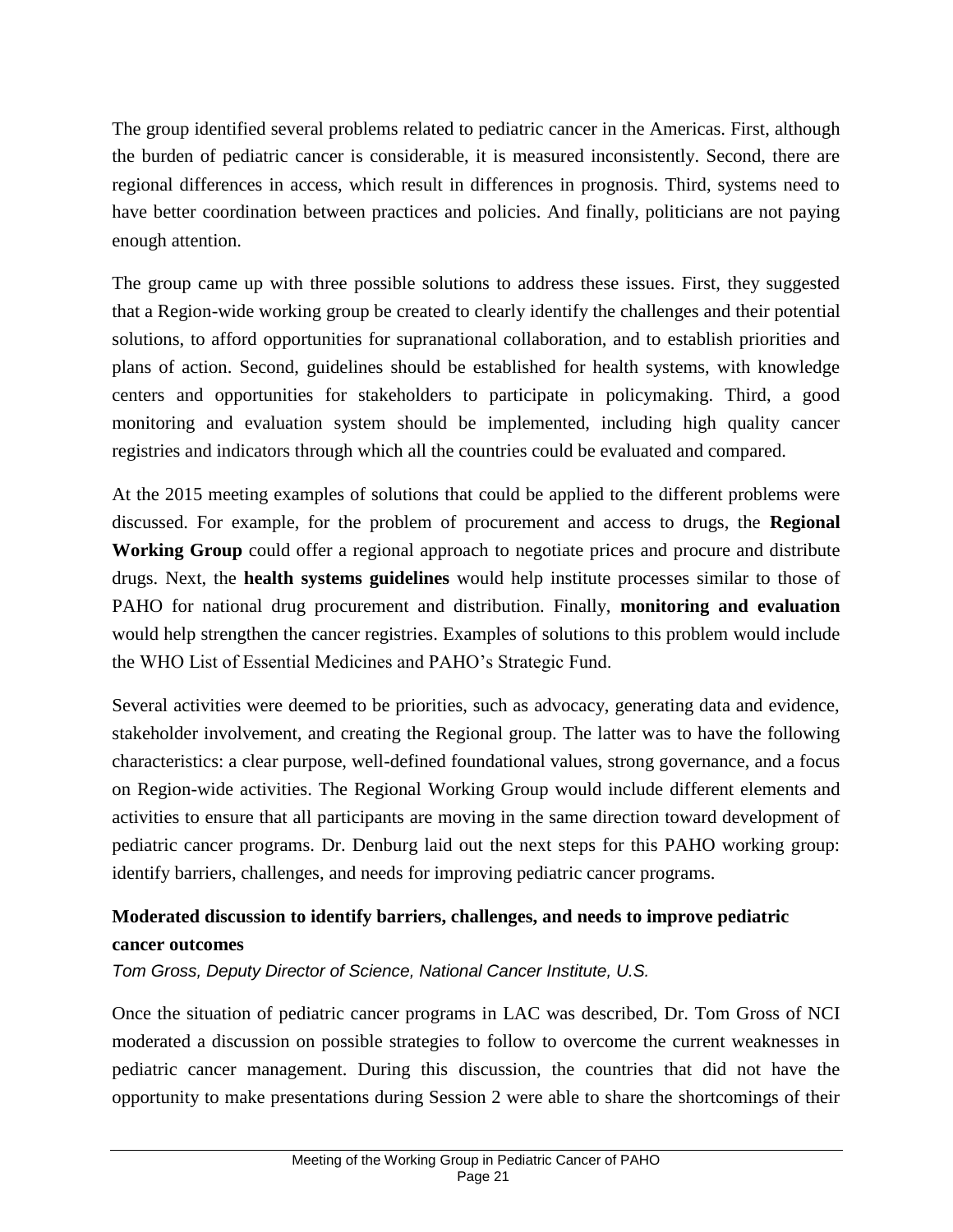health systems regarding pediatric cancer care. One challenge almost all countries shared was limited resources and the lackluster quality of their cancer registries.

Tom Gross emphasized that in LAC, health systems are at different levels in terms of their capacities to improve pediatric cancer outcomes. Chile was particularly mentioned as a good example for the Region, since it has developed a robust program with very little foreign help. It was deemed very important for each country to identify its own challenges and needs, since the models used in one country can rarely be directly applied to another.

Dr. Federico Antillón of Guatemala pointed out that in his country the priorities are to improve drug procurement mechanisms, and to improve cancer registries and early diagnosis. The situation is similar in Colombia and Argentina, which expressed an interest in learning about the drug procurement mechanisms of other countries. Dr. Roberto Vásquez (El Salvador) opined that his country's Ministry of Health has problems ensuring the quality of health services. Thus, in order to improve pediatric cancer early diagnosis services, general pediatric services must first improve. For example, in El Salvador the pediatric data collection systems are quite limited.

Dr. Curt Bodkyn (Trinidad and Tobago) pointed out that a big problem for the Caribbean countries is the lack of lodging for patients and their families that have to go to other islands to receive pediatric cancer treatment. Another problem that several of the participating countries agreed on was the quality of generic drugs, and the need for a list of trustworthy sources from which to purchase them. The countries also identified a lack of drugs to treat infections, which, as was indicated during the Session 2 presentations, constitute a major cause of mortality for pediatric cancer patients. To this, Silvana Luciani replied that the PAHO Strategic Fund is a good tool for guaranteeing drug quality; however few countries are using it to purchase cancer drugs. For this reason, she said that one of the meeting's recommendations should be for countries to make better use of the Strategic Fund.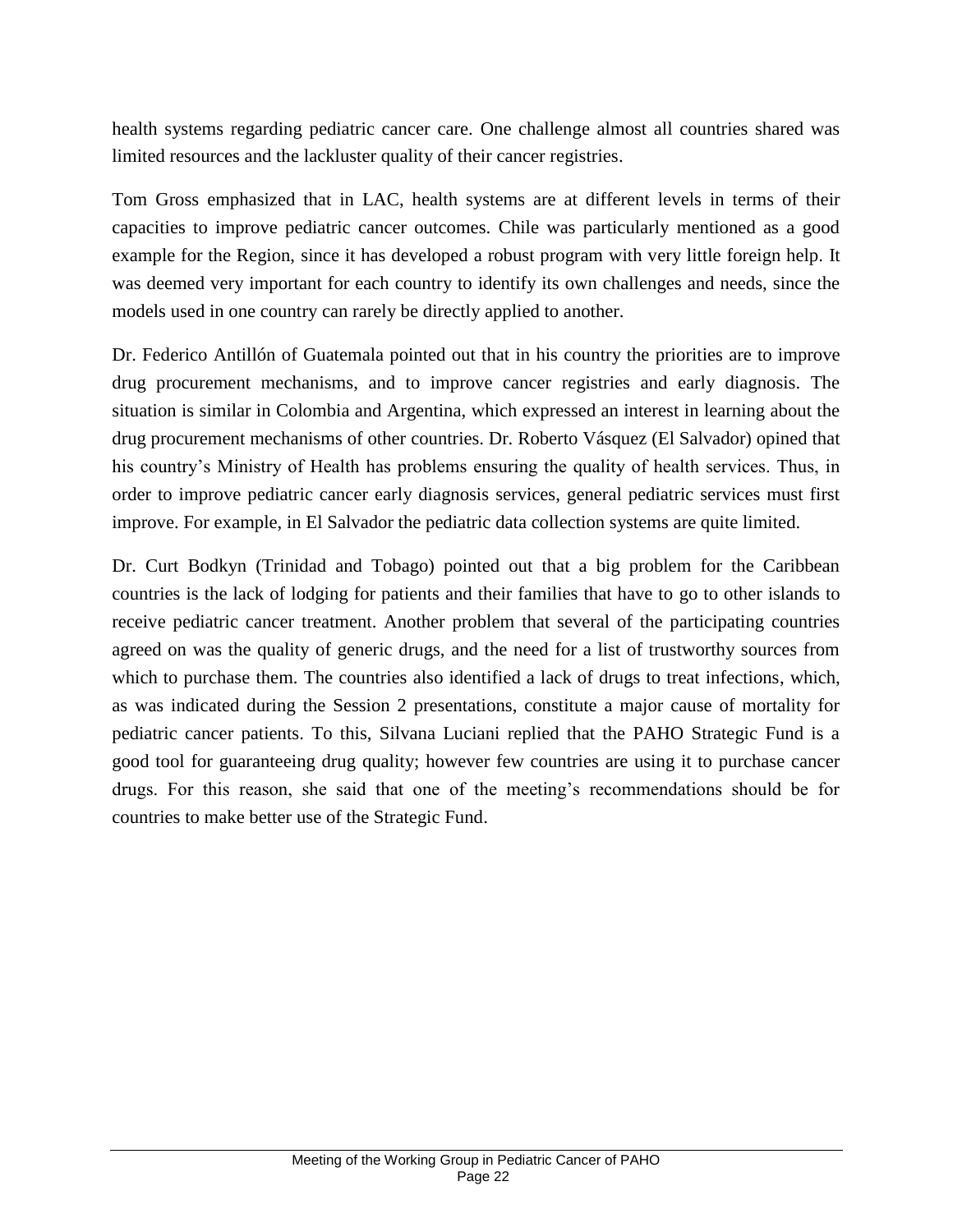## <span id="page-22-1"></span><span id="page-22-0"></span>**SUMMARY OF DAY 1 DISCUSSIONS**

A brief review of the first day's conclusions was provided, in which the countries reported on their epidemiological situations and the capacity of their health systems to address pediatric cancer. **Figure 2** provides a summary of the information countries shared on Day 1 regarding their strengths, weaknesses, opportunities, and threats (SWOT analysis). After discussing this information on the first day of the meeting, the Working Group spent the second day discussing possible strategies to improve pediatric cancer care and what actions should be taken by the Working Group.

#### <span id="page-22-2"></span>**SESSION 4: STRATEGIES TO IMPROVE PEDIATRIC CANCER CARE IN LAC**

Once the needs of the countries were identified, the group began to discuss strategies to improve pediatric cancer programs in LAC. To open the discussion, Armando Peña (Honduras) and Marcelo Scopinaro (Argentina) said that the most important thing when striving to develop pediatric cancer programs is to be able to work well with the Ministries of Health. To this end, the Working Group must stay in close contact and understand that one of its objectives is to put forth solutions and reach specific agreements. Avram Denburg supported the idea of fostering that communication. In order to develop effective strategies, it will be essential to share information among countries and identify two or three issues that can only be solved by working together. Avram Denburg specifically proposed the joint purchase of drugs and joint advocacy.

Amaranto Suárez (Colombia) agreed with the idea of making a commitment to issue recommendations to help procure essential medicines, and getting governments to commit to ensuring continuity of treatment. He also talked about addressing educational/pedagogical issues, and reducing patient referral times (perhaps through a system of incentives and disincentives expedited pathways). A final important topic is that of developing good pediatric cancer mortality registries, because there may be different determinants.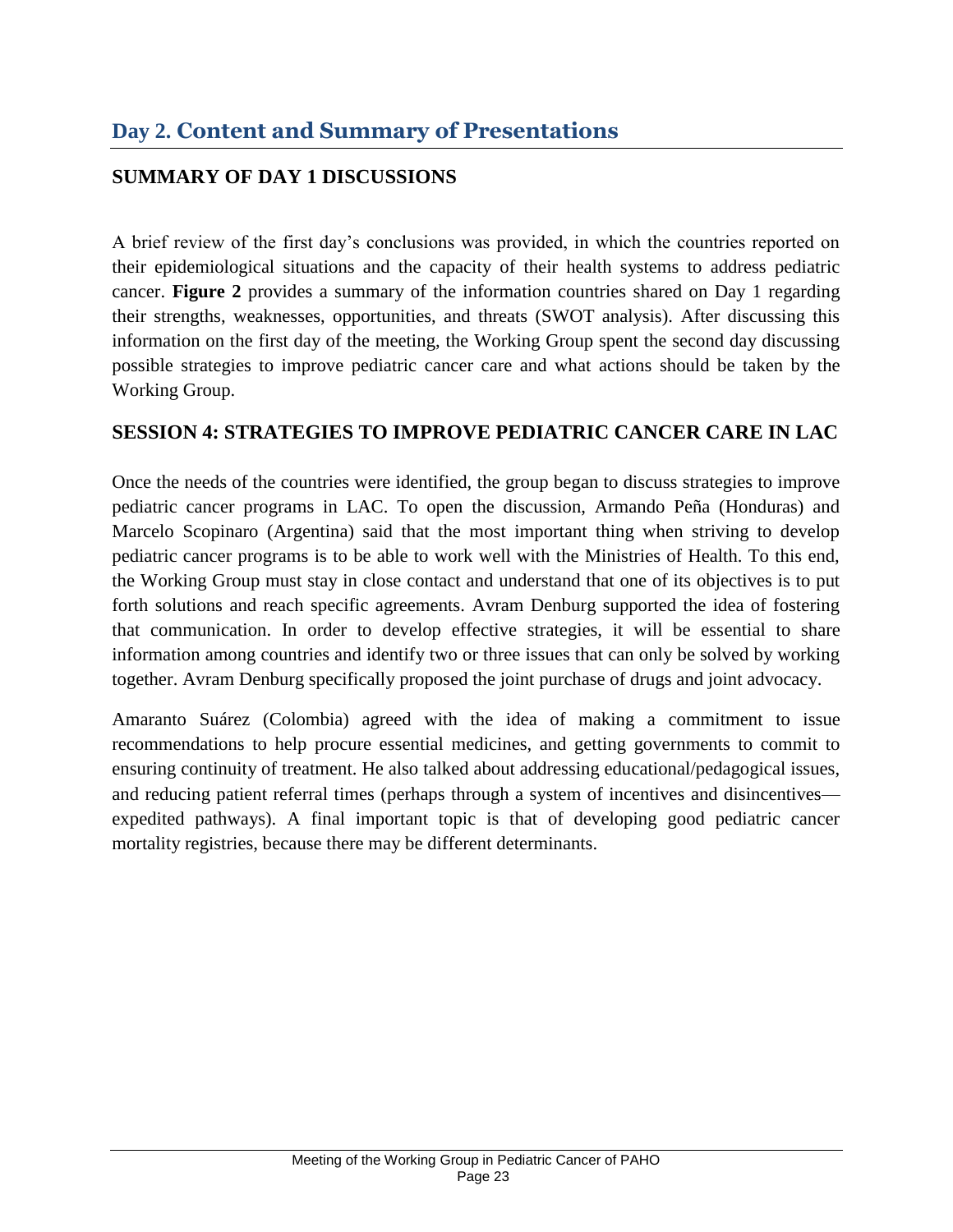## <span id="page-23-0"></span>**AGREEMENTS, NEXT STEPS, AND FINAL CONSIDERATIONS**

At the conclusion of the meeting, the Working Group identified a series of steps to improve pediatric cancer programs in Latin America and the Caribbean. They were divided into short-, medium-, and long-term actions.

#### **Short-term actions** included:

- 1. Formalize the Pediatric Cancer Working Group coordinated by PAHO, with a wellestablished mission, purpose, and governance.
- 2. Prepare a report on the meeting to serve as an advocacy and awareness document to be used with the Ministries of Health and other interested parties.
- 3. Widely disseminate the presentations, the report, and the recommendations of the meeting through the websites of PAHO, UICC, St. Jude Hospital, and the Hospital for Sick Children.
- 4. Develop and disseminate health care guidelines for children with cancer. These should include psychosocial support, standardized protocols, skilled personnel, good quality drugs, and timely response. The guidelines could be adapted from those of UICC or the International Society of Paediatric Oncology (SIOP).
- 5. Share with the Working Group the list of drugs for pediatric cancer and palliative care included in the PAHO Strategic Fund, in addition to the contacts and procedures required for using the fund.
- 6. Develop advocacy for use of the PAHO Strategic Fund to purchase pediatric cancer drugs.

#### **Medium- and long-term actions** included:

- 1. Conclude the analysis and mapping of pediatric cancer in Latin America and start this analysis in the Caribbean countries.
- 2. Organize national meetings and multidisciplinary discussions in the countries of the Region in order to develop local strategies to improve policies, health systems, and services for children with cancer.
- 3. Produce a factsheet on pediatric cancer indicators in the Region, using data from the International Agency for Research on Cancer (IARC).
- 4. Establish cancer registries and data and monitoring training programs.
- 5. Analyze cost savings associated with use of the Strategic Fund in certain countries, with a view to conducting advocacy.
- 6. Develop early detection strategies, applying the PAHO manual on diagnosing cancer in children.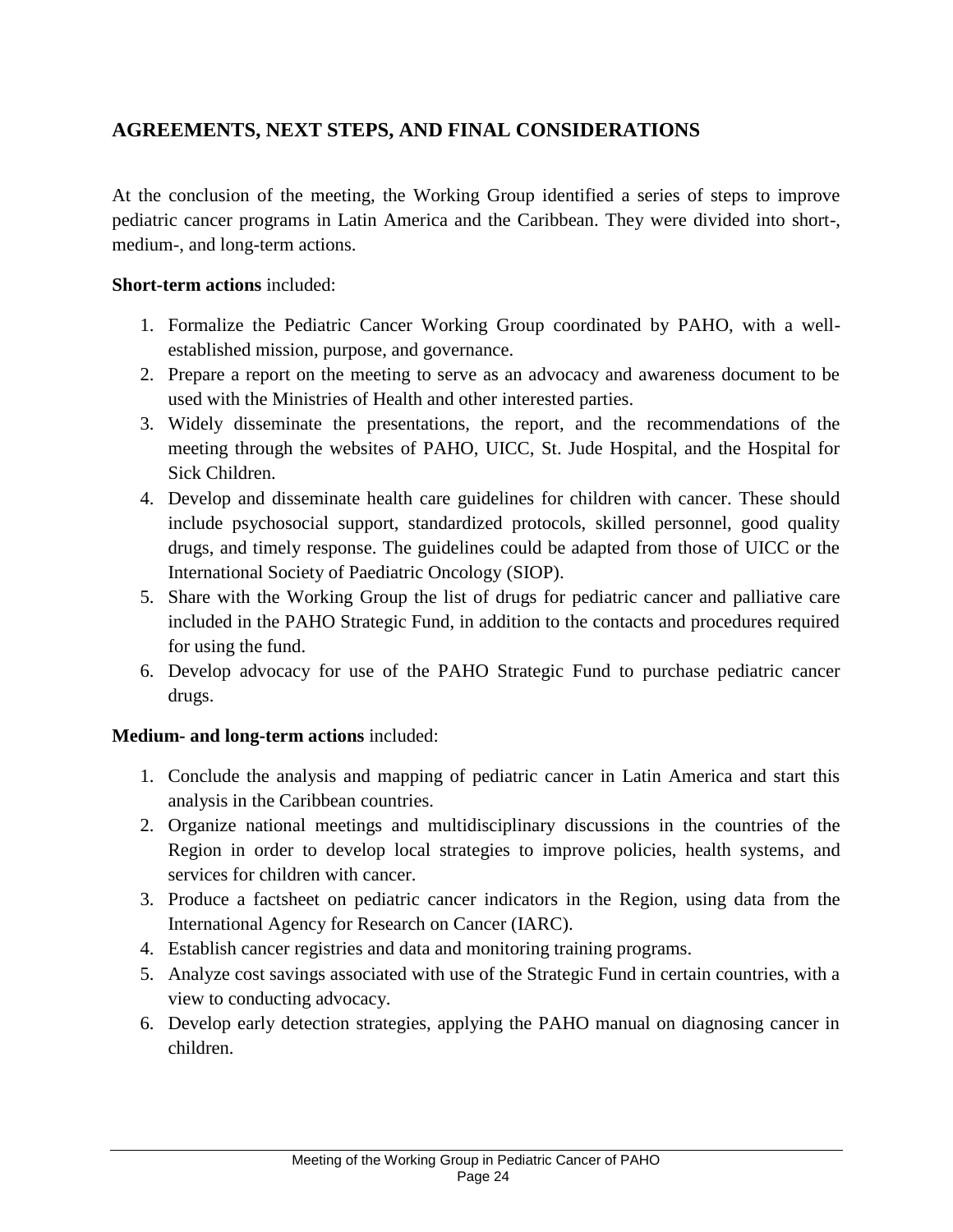- 7. Work with Childhood Cancer International (CCI) and the "Nuestros Hijos" Foundation ("Our Children") to conduct advocacy and provide guidelines, recommendations, and training to improve palliative care services for children with cancer.
- 8. Support the development of evidence-based clinical protocols and promote their use, in addition to disseminating existing protocols, with the support of St. Jude, the Hospital for Sick Children (SickKids), AHOPCA, and Physician Data Query (PDQ) of the United States' National Cancer Institute.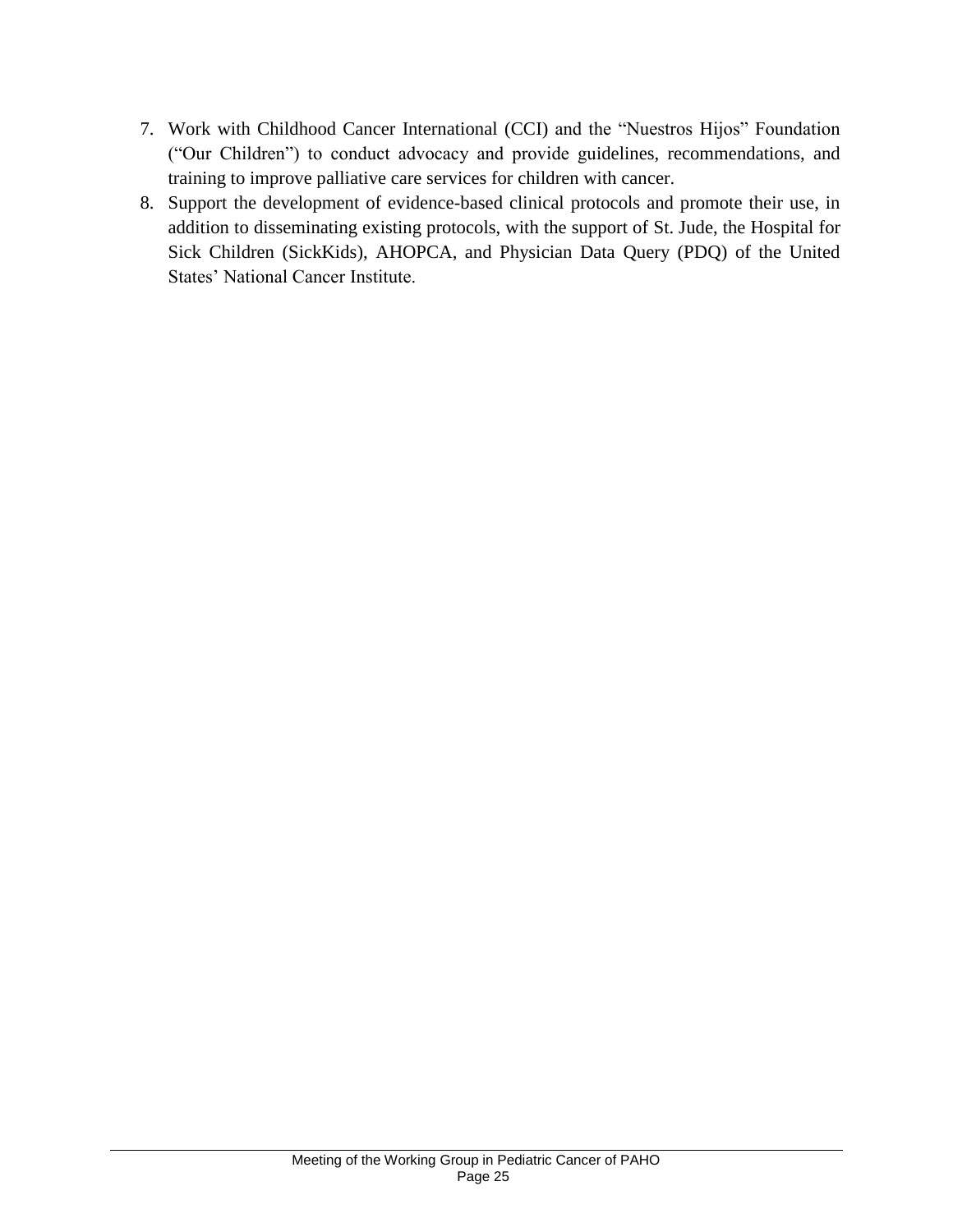# **APPENDIX 1: Program**

## <span id="page-25-0"></span>**Thursday, 2 February 2017**

| 8:30 a.m.  | <b>Registration of participants</b>                                                                                              |  |  |
|------------|----------------------------------------------------------------------------------------------------------------------------------|--|--|
| 9:00 a.m.  | <b>Welcome and Review of the Meeting Objectives</b>                                                                              |  |  |
|            | Silvana Luciani, Advisor in Cancer Prevention and Control, PAHO                                                                  |  |  |
| 9:15 a.m.  | <b>SESSION 1: GLOBAL AND REGIONAL ANALYSIS OF PEDIATRIC CANCER</b>                                                               |  |  |
|            | Moderator: Silvana Luciani                                                                                                       |  |  |
|            | Lancet Oncology Commission on Pediatric Cancer                                                                                   |  |  |
|            | Dr. Sumit Gupta, Hospital for Sick Kids                                                                                          |  |  |
|            |                                                                                                                                  |  |  |
|            | Questions and answers                                                                                                            |  |  |
|            | Latin America Case Studies on Pediatric Cancer                                                                                   |  |  |
|            | Dr. Cristóbal Cuadrado, University of Chile                                                                                      |  |  |
|            |                                                                                                                                  |  |  |
|            | Questions and answers                                                                                                            |  |  |
| 10:30 a.m. | <b>Coffee break</b>                                                                                                              |  |  |
|            | [key informant interview with one country during break]                                                                          |  |  |
| 11:00 a.m. | SESSION 2: COUNTRY EXPERIENCES WITH PEDIATRIC CANCER CARE: Dr. Monika<br>Metzger                                                 |  |  |
|            | Country case presentations on pediatric cancer care organization, outcomes, and                                                  |  |  |
|            | health system challenges to reduce mortality.                                                                                    |  |  |
|            | Argentina: Dr. Florencia Moreno                                                                                                  |  |  |
|            | Chile: Dr. Myriam Campbell Bull                                                                                                  |  |  |
|            | Guatemala: Dr. Federico Antillón                                                                                                 |  |  |
|            | Honduras: Dr. Armando Peña                                                                                                       |  |  |
|            | Discussion, questions, and answers                                                                                               |  |  |
| 12:30 p.m. | <b>LUNCH</b>                                                                                                                     |  |  |
|            | [Project Team Meeting over lunch]                                                                                                |  |  |
| 1.30 p.m.  | SESSION 2 cont'd: COUNTRY EXPERIENCES WITH PEDIATRIC CANCER CARE: Dr. Tezer                                                      |  |  |
|            | Kutluk                                                                                                                           |  |  |
|            |                                                                                                                                  |  |  |
|            |                                                                                                                                  |  |  |
|            | Barbados: Dr. Cheryl Alexis                                                                                                      |  |  |
|            | Cuba: Dr. Caridad Verdecia                                                                                                       |  |  |
|            | México: Dr. Jaime Shalkow                                                                                                        |  |  |
|            | Country case presentation on pediatric cancer care organization, outcomes, and<br>health systems challenges to reduce mortality. |  |  |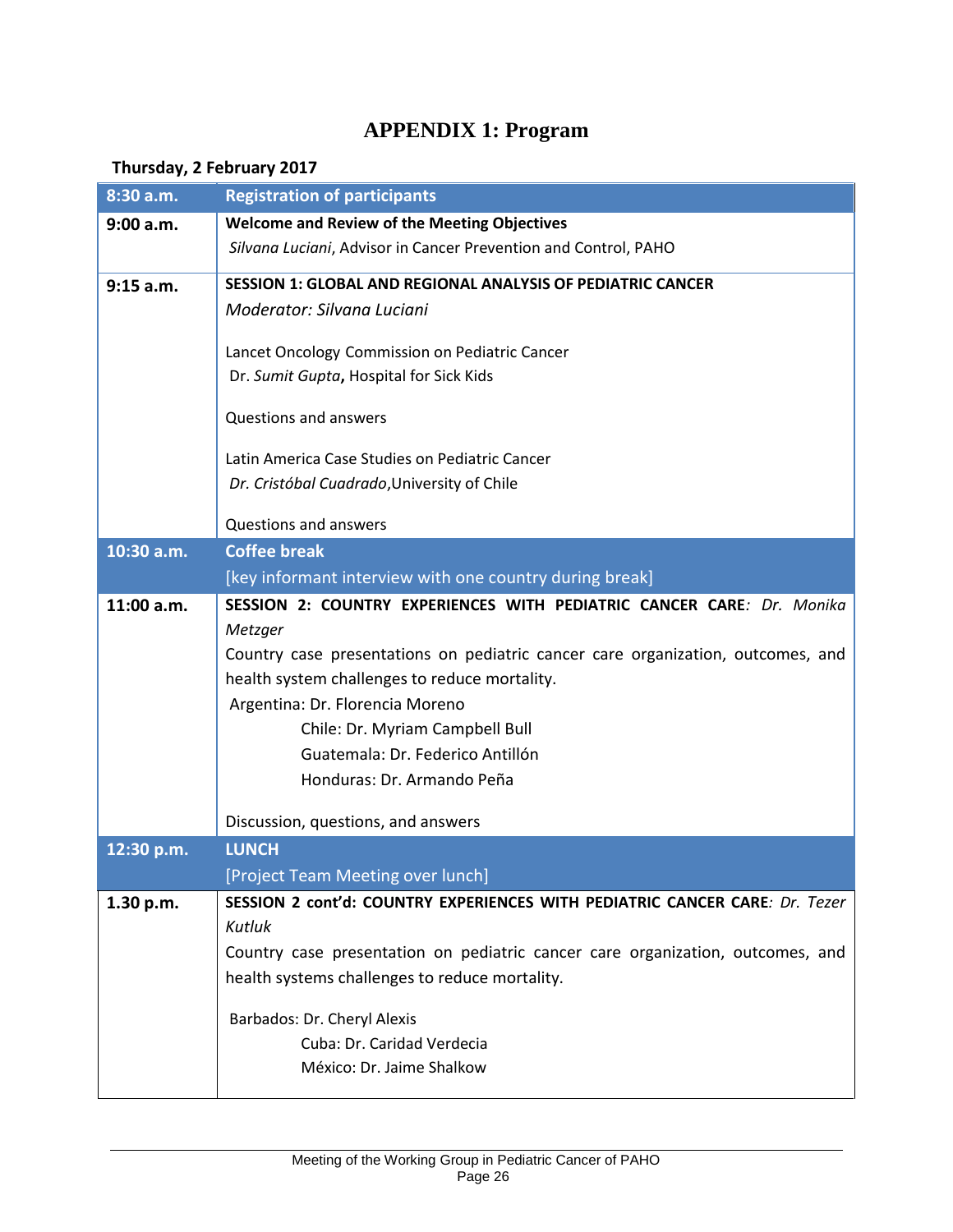|           | Discussion, questions, and answers                                                      |
|-----------|-----------------------------------------------------------------------------------------|
|           | SickKids Caribbean Initiative: Highlights of Phase I and plans for Phase II             |
|           | Dr. Sumit Gupta, Hospital for Sick Kids                                                 |
|           | <b>Questions and answers</b>                                                            |
|           |                                                                                         |
| 3:30 p.m. | <b>Coffee break</b>                                                                     |
|           | [key informant interview with one country during break]                                 |
| 4:00 p.m. | <b>SESSION 3: IDENTIFYING IMPROVEMENTS NEEDED IN PEDIATRIC CANCER CARE</b>              |
|           | Moderator: Dr. Tom Gross                                                                |
|           |                                                                                         |
|           | Outcomes of the UICC/Sick Kids/Brocher meeting                                          |
|           | Dr. Avram Denburg, Hospital for Sick Kids                                               |
|           |                                                                                         |
|           | Moderated discussion to identify the barriers, challenges, and needs for improvement of |
|           | pediatric cancer outcomes, based on the following questions:                            |
|           |                                                                                         |
|           | • What are the main gaps in health policies and services to improve outcomes            |
|           | for childhood cancer in your country?                                                   |
|           |                                                                                         |
|           | • What are the factors that are inhibiting improvements in health policies and          |
|           | services to fill these gaps in care?                                                    |
|           |                                                                                         |
|           | • What opportunities exist to improve childhood cancer in your country?                 |
| 4:55 p.m. | <b>CONCLUSIONS</b>                                                                      |
| 5.00 p.m. | <b>ADJOURN</b> for the day                                                              |

## **Friday, 3 February 2017**

| 9:00 a.m. | Review and highlights of previous day's discussion                                         |
|-----------|--------------------------------------------------------------------------------------------|
|           |                                                                                            |
| 9:15 a.m. | <b>SESSION 4: STRATEGIES TO IMPROVE PEDIATRIC CANCER CARE IN LAC</b>                       |
|           | Moderator: Dr. Sumit Gupta                                                                 |
|           | Moderated discussion to identify strategies and a plan to improve pediatric cancer care in |
|           | LAC, based on the previous discussion on barriers and needs and covering the following     |
|           | topics:                                                                                    |
|           | Governance and financing of pediatric cancer care<br>۰                                     |
|           | Access to essential medicines, and clinical trials<br>۰                                    |
|           | Clinical protocols<br>۰                                                                    |
|           | Health human resources training<br>۰                                                       |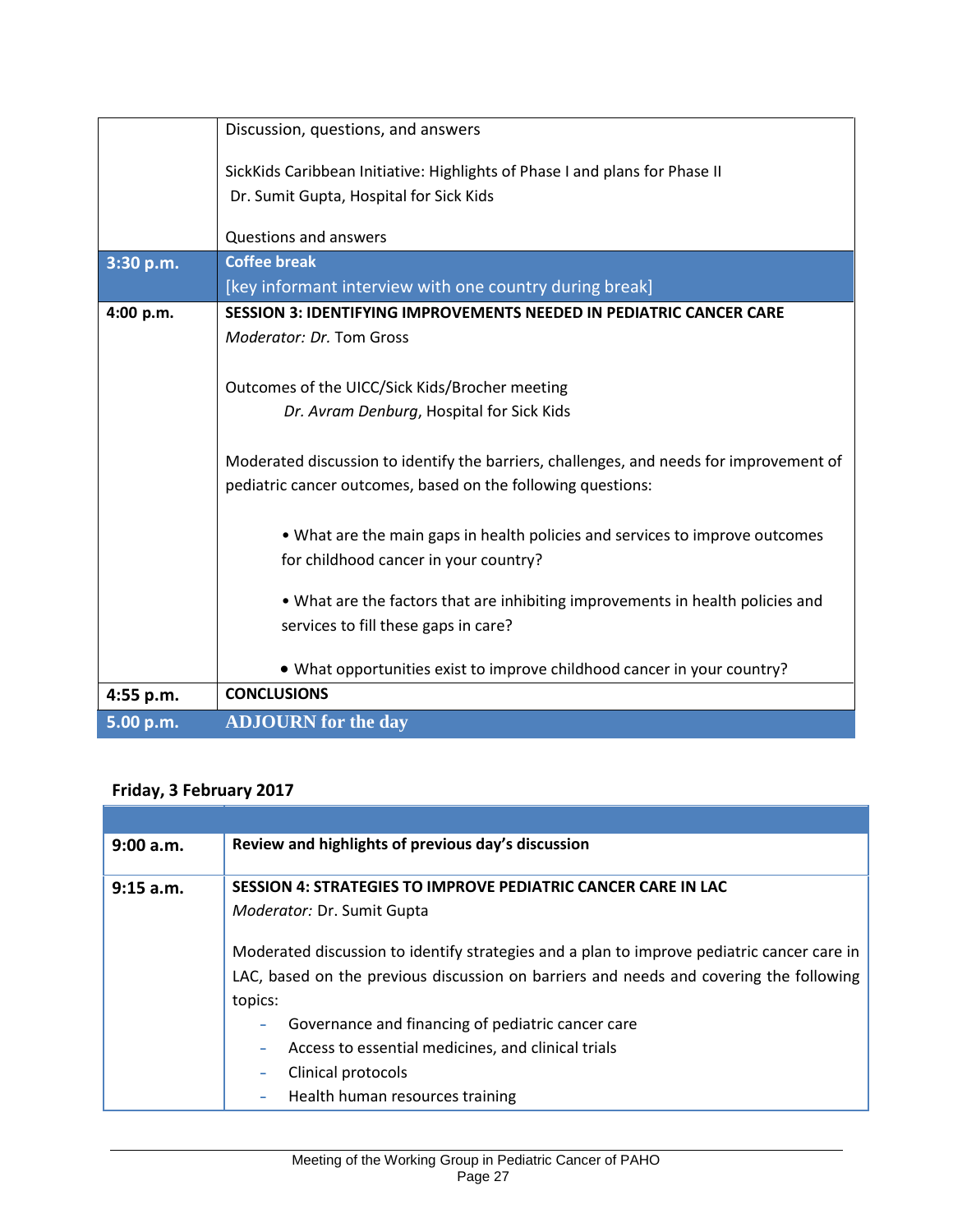|            | Monitoring and evaluation of outcomes (pediatric cancer registries).                        |
|------------|---------------------------------------------------------------------------------------------|
|            |                                                                                             |
| 10:30 a.m. | <b>Coffee break</b>                                                                         |
|            | [key informant interview with one country during break]                                     |
| 10.45 a.m. | <b>SESSION 5: INTERNATIONAL COLLABORATION AND TECHNICAL SUPPORT</b>                         |
|            | Moderator: Dr. Betzabé Butrón Riveros                                                       |
|            | Discussion on technical support available from PAHO, UICC, Sick Kids Hospital, St Jude's    |
|            | Hospital, and U.S. National Cancer Institute to support strengthening pediatric cancer care |
|            | in LAC, as well as opportunities for South-South collaboration.                             |
| 11:30 p.m. | <b>AGREEMENTS, NEXT STEPS, AND CONCLUDING REMARKS</b>                                       |
|            | Moderator: Silvana Luciani                                                                  |
|            |                                                                                             |
|            | Agreement on the Working Group's tasks and next steps to finalize the regional analysis,    |
|            | and to develop the plan to improve pediatric cancer care in LAC.                            |
| 12:30 p.m. | <b>LUNCH</b>                                                                                |
|            | [key informant interview with one country during break]                                     |
| 1:30 p.m.  | <b>Concurrent sessions:</b>                                                                 |
|            | 1. Facebook Live activity to commemorate World Cancer Day                                   |
|            | Finalize key informant interviews for the Latin America case studies with those<br>2.       |
|            | who have not yet been interviewed.                                                          |
|            |                                                                                             |
|            | 3. Video recordings with experts for PAHO's media campaign.                                 |
|            | 4. Project team meeting.                                                                    |
| 4.00 p.m.  | <b>ADJOURN</b>                                                                              |